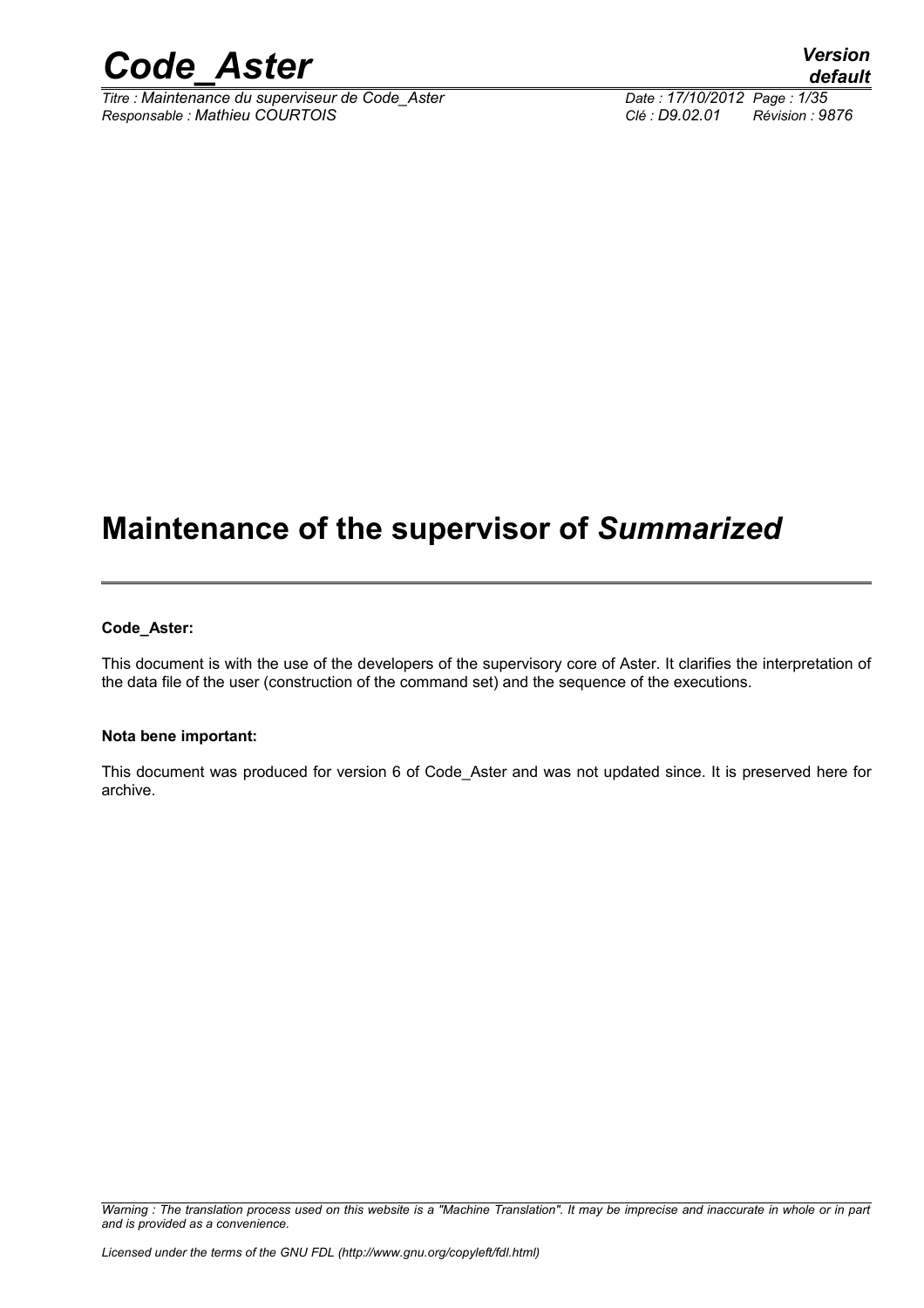*Titre : Maintenance du superviseur de Code\_Aster Date : 17/10/2012 Page : 2/35 Responsable : Mathieu COURTOIS Clé : D9.02.01 Révision : 9876*

## **Contents**

| Warning : The translation process used on this website is a "Machine Translation". It may be imprecise and inaccurate in whole or in part |
|-------------------------------------------------------------------------------------------------------------------------------------------|

*Warning : The translation process* and is provided as a convenience.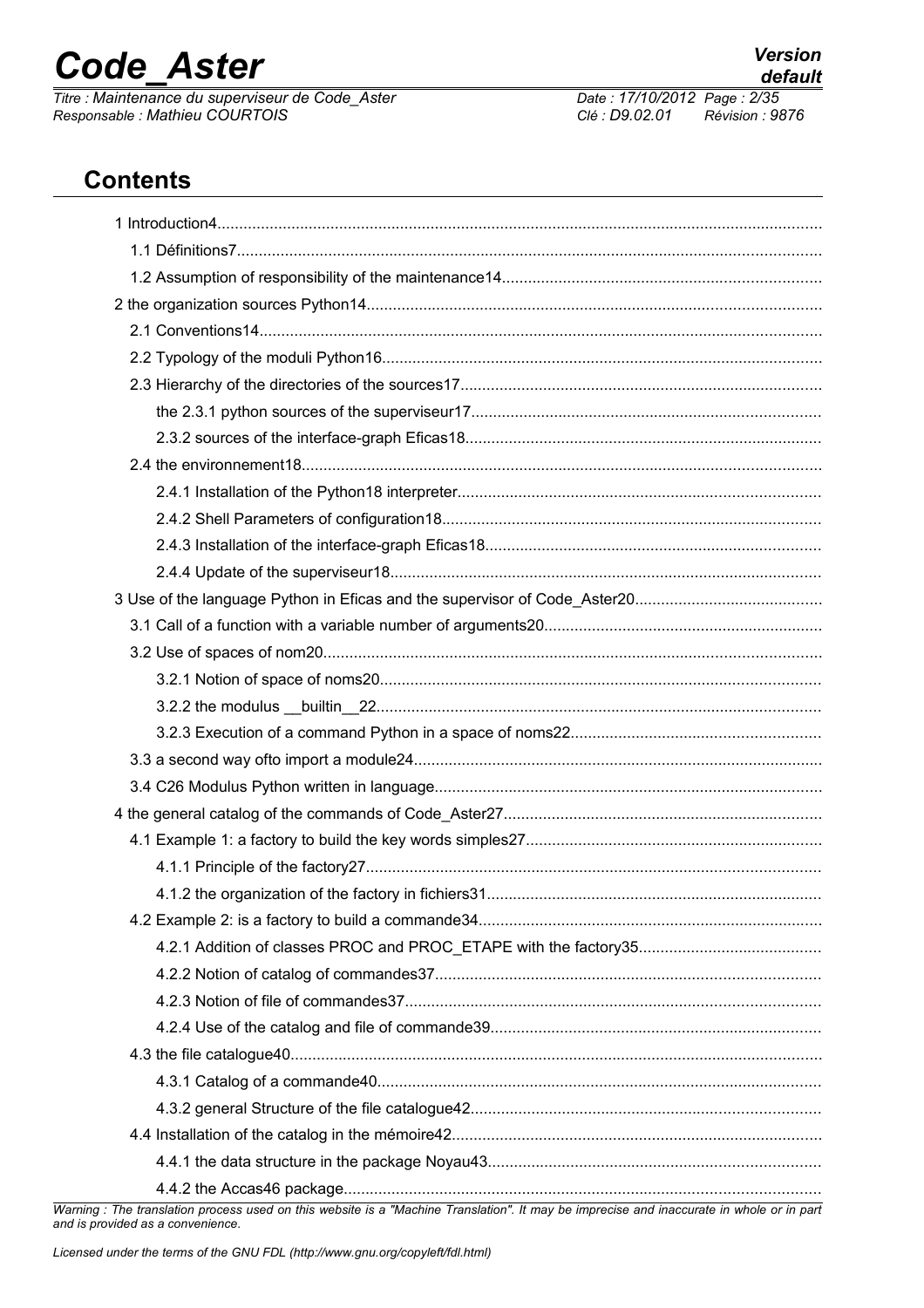| <b>Code Aster</b>                                |                             | <b>Version</b><br>default |
|--------------------------------------------------|-----------------------------|---------------------------|
| Titre : Maintenance du superviseur de Code Aster | Date: 17/10/2012 Page: 3/35 |                           |
| Responsable : Mathieu COURTOIS                   | Clé : D9.02.01              | Révision : 9876           |
|                                                  |                             |                           |
|                                                  |                             |                           |
|                                                  |                             |                           |
|                                                  |                             |                           |
|                                                  |                             |                           |
|                                                  |                             |                           |
|                                                  |                             |                           |
|                                                  |                             |                           |
|                                                  |                             |                           |
|                                                  |                             |                           |
|                                                  |                             |                           |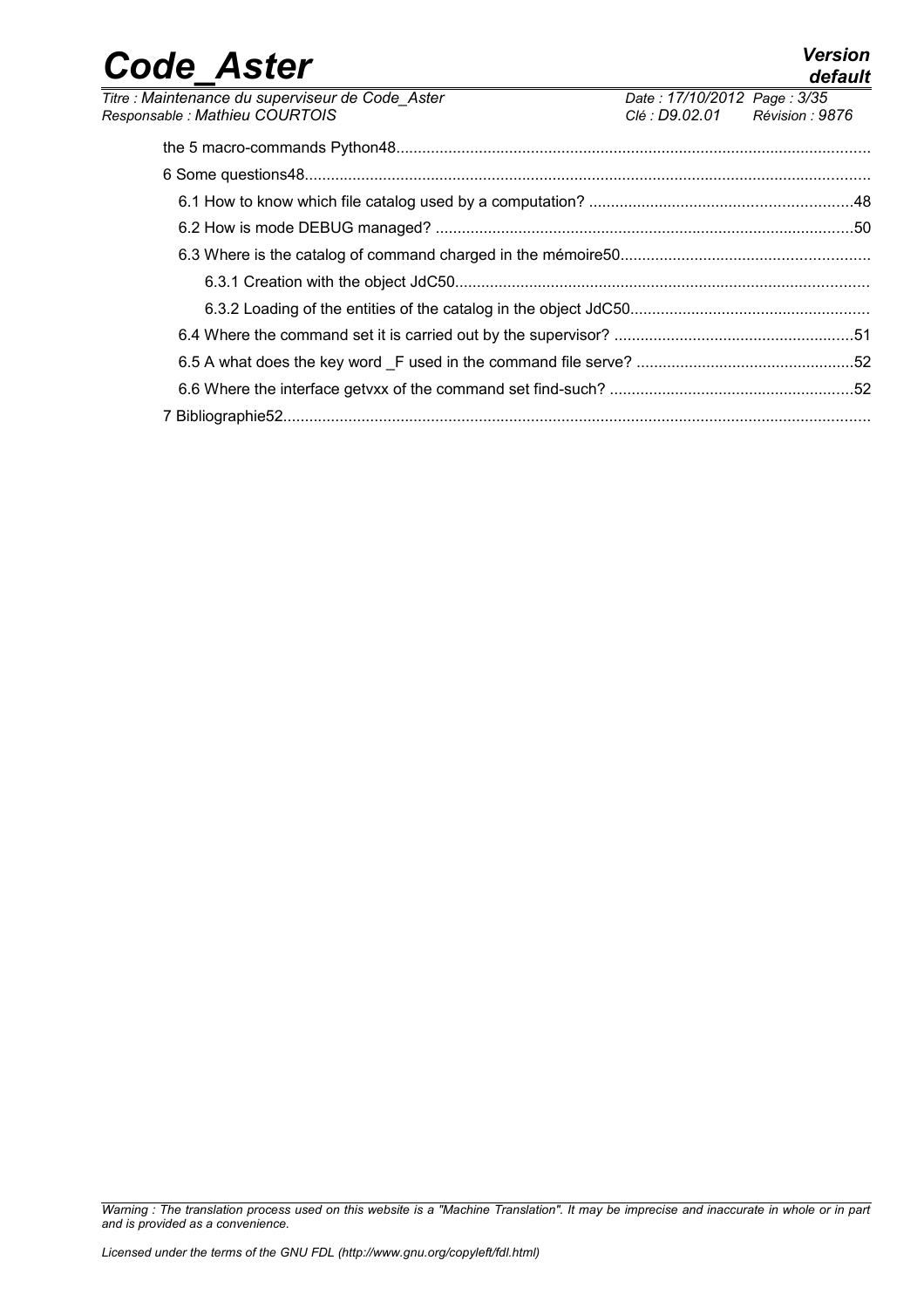*Titre : Maintenance du superviseur de Code\_Aster Date : 17/10/2012 Page : 4/35 Responsable : Mathieu COURTOIS Clé : D9.02.01 Révision : 9876*

## **1 numerical**

### **Introduction Study**

to carry out a numerical study with *Code\_Aster*, the end-user starts the features of the code and provides the necessary information to the execution of these features.

A functionality is selected via a command. A command is initially a name i.e. a character string or an external **identifier** (known of the user) of the functionality. It also incorporates attributes and initially the internal **identifier** of the functionality (exploitable by code FORTRAN).

The necessary information with launching and the execution of the command otherwise-known as the parameters of the digital processing, are data introduced by means of key words the identifier. For a given command, a certain number of parameters must be defined.

The description of the commands and the key words is carried out by the developers of *Code\_Aster*. in a file called "catalogues commands".

The end-user uses the code via a file called "command file". He provides to it commands whose composition must be compatible with their description in the catalog of the commands. The commands are numerous but the number of associated data is much more important with possible combinations themselves very many.

Finally the computer code stores information (commands and key words) in an internal data structure called "command set".

### **The role of the supervisor**

the supervisor is the part of *Code\_Aster* which manages the command set. In particular:

- 1) it imports the catalog of the commands in the memory Python,
- 2) it charges the commands and their key words in the memory Python,
- 3) it carries out the processing orders by command,
- 4) he provides at the request of FORTRAN the value of the parameters to the features of *Code\_Aster*. stored in the memory Python. For that the supervisor proposes API C.

### **graphic interface Eficas**

It is possible to define "manually" his command file, for example by means of a text editor. However, the user nonfamiliar with syntax of the commands which it handles but also the language python will be able to use Eficas.

The Eficas graphic interface is intended to the end-user of *Code\_Aster*. It enables him to build valid commands with statically such validated associated key words, then to generate a command file bound for the code. The user has the assurance which the file produced by Eficas has a correct syntax.

### **The core**

the sources common to the Eficas interface-graph and the supervisor of *Code\_Aster* are organized (identified and gathered) in a specific space of development called the "Core". The comprehension of these sources is obviously a requirement to undertake the maintenance of the two tools which use them.

*Warning : The translation process used on this website is a "Machine Translation". It may be imprecise and inaccurate in whole or in part and is provided as a convenience.*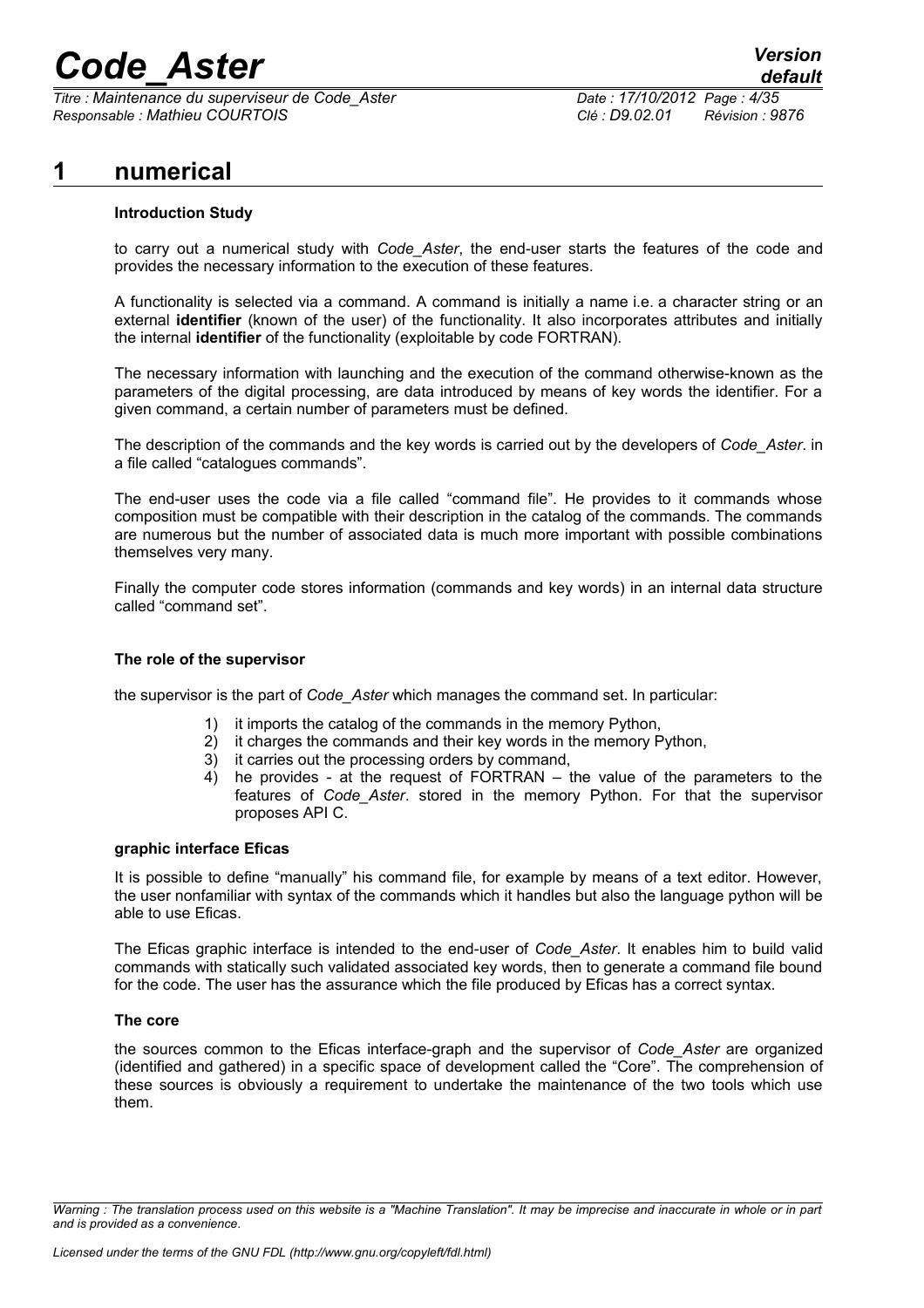*Titre : Maintenance du superviseur de Code\_Aster Date : 17/10/2012 Page : 5/35 Responsable : Mathieu COURTOIS Clé : D9.02.01 Révision : 9876*

#### **The main actors**

the principal types of actors evolving in the environment of Eficas and the supervisor are listed Ci below.

- 1) The end-user: he rather knows the physical part of the problem to be solved and he has as a task to introduce valid data into the code, of launching computations and stripping the results; he can use the Eficas graphic interface for that.
- 2) The developer of features in *Code\_Aster* : it practice primarily programming FORTRAN of the numerical algorithms and, in the case of a macro-command, the drafting of script corresponding Python; it enriches and/or modifies the catalog of command and it C uses the API one of the supervisor to recover in his code FORTRAN, the values provided by the end-user.
- 3) The developer of the supervisor in *Code\_Aster*: it writes scripts of reading and interpretation of the catalog of commands and the command set; it also deals with the modulus python aster writes in C (astermodule.c) which serves as API to the supervisor.
- 4) The person in charge of the maintenance of the code, the environment of use and management of configuration: he centralizes the sources. Besides code FORTRAN, these sources understand those of the catalog (Python) commands, scripts (Python) of the supervisor and those of the modulus aster .
- 5) The developer of the Eficas graphic interface develops a Man-Machine Interface. Its role is to conceive and program dialog boxes as well as sequences of event allowing the taking into account of the requests of the end-user and the checking – at every moment - validity of the command set in the course of construction. In

this document, one rather focusses on the principles of the design of the core that on the detail of scripts which one cannot save the examination. Covered

#### **issues**

the first chapter proposes a summary definition of the terms used abundantly in the continuation of the document.

Chapter 2 [2](#page-9-0) few conventions and the organization of the source files in directories: packages. It also describes the environment necessary for the development and the operation of the supervisor of Code\_Aster *and* the Eficas graphic interface. In

chapter 3, some recalls are carried out on the language of script Python. They must direct the future person in charge of maintenance towards certain techniques that it will be necessary for him to control to carry out his task.

The important subject of the factory of command is evoked in chapter 4. [4](#page-17-0) is a base necessary to the comprehension of all structure of the command set. Lastly,

an answer is given to chapter 5, [5s](#page-32-0)ome questions which one can provide that all future person in charge of maintenance will be able to be posed. Mode

*Warning : The translation process used on this website is a "Machine Translation". It may be imprecise and inaccurate in whole or in part and is provided as a convenience.*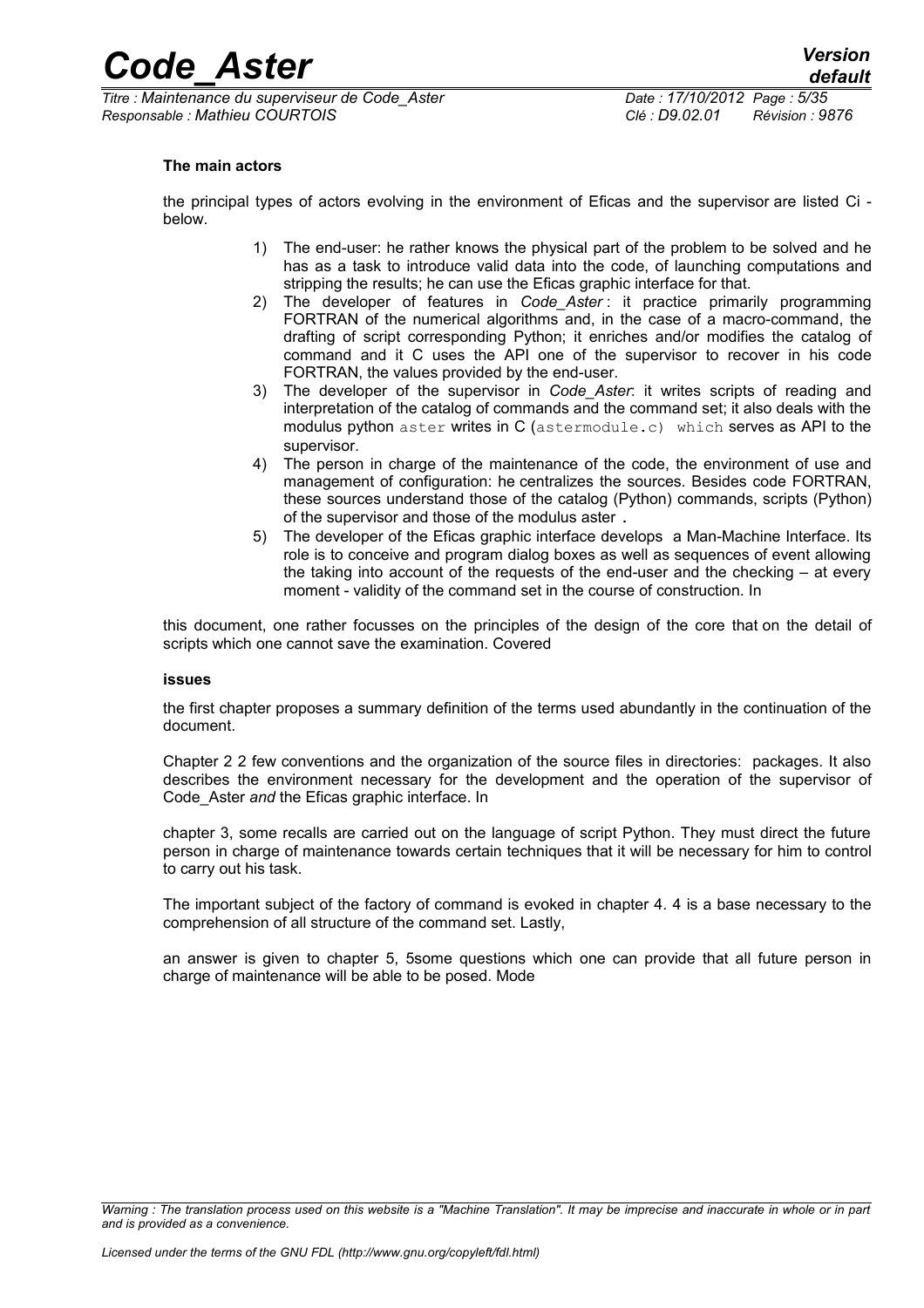*Titre : Maintenance du superviseur de Code\_Aster Date : 17/10/2012 Page : 6/35 Responsable : Mathieu COURTOIS Clé : D9.02.01 Révision : 9876*

## **1.1 definitions**

### **"by batch"**

the treatment of the commands user by the Code\_Aster *can* be carried out according to two modes. In

the first mode, the file command is charged in memory to create the command set. This creation of the jdc makes it possible to validate syntax python (brackets, commas), syntax Aster (coherence with the catalog) and to validate the last concepts in argument. Finally after this checking, the command set is traversed to carry out the corresponding digital processings. This

first mode is called "mode by batch". The end-user selects this mode by specifying the value " $YES"$ for key word PAR\_LOT under the command debut . In

the second mode, the command file is charged in memory to create the command set. Then the stages (equivalent to the commands) are built and carried out sequentially.

The end-user selects this mode by specifying the value " $NON''$  for key word PAR LOT under the command debut . By

default, the mode used is PAR LOT=' OUI'. Operator

### **of Code\_Aster**

an operator is a unit of fascinating *Code\_Aster* in load a functionality of the code. Concretely it is a subroutine FORTRAN whose name is numbered, for example the subroutine OP 0001 which charges a mesh in the memory with the application. The classification operators facilitates association between their internal representation (subroutine FORTRAN) and their external representation for the end-user (command). Order

a command is a character string identifying a numerical operator. It thus makes it possible to the enduser to start the execution of this operator from a data file called "command file". There

exist 4 types of commands: OPER, PROC, MACRO and FORMULATE.

The developer of the numerical operator of the command defines - in the catalog of the command - the characteristics and those of the key word corresponding to the parameters of the numerical operator: its

- 1) name (the character string usable by the end-user), its
- 2) rules of composition in key words,
- 3) an explanatory French and/or English comment,
- 4) the word defining the handbook and the chapter devoted to this key word in the documentation of Code\_Aster *. Order*

#### **OPER Besides**

the attributes enumerated above, an ordering of type OPER has the following attribute:

1) The type of the data structure Aster produced by the operator and turned over by the command; Order

*Warning : The translation process used on this website is a "Machine Translation". It may be imprecise and inaccurate in whole or in part and is provided as a convenience.*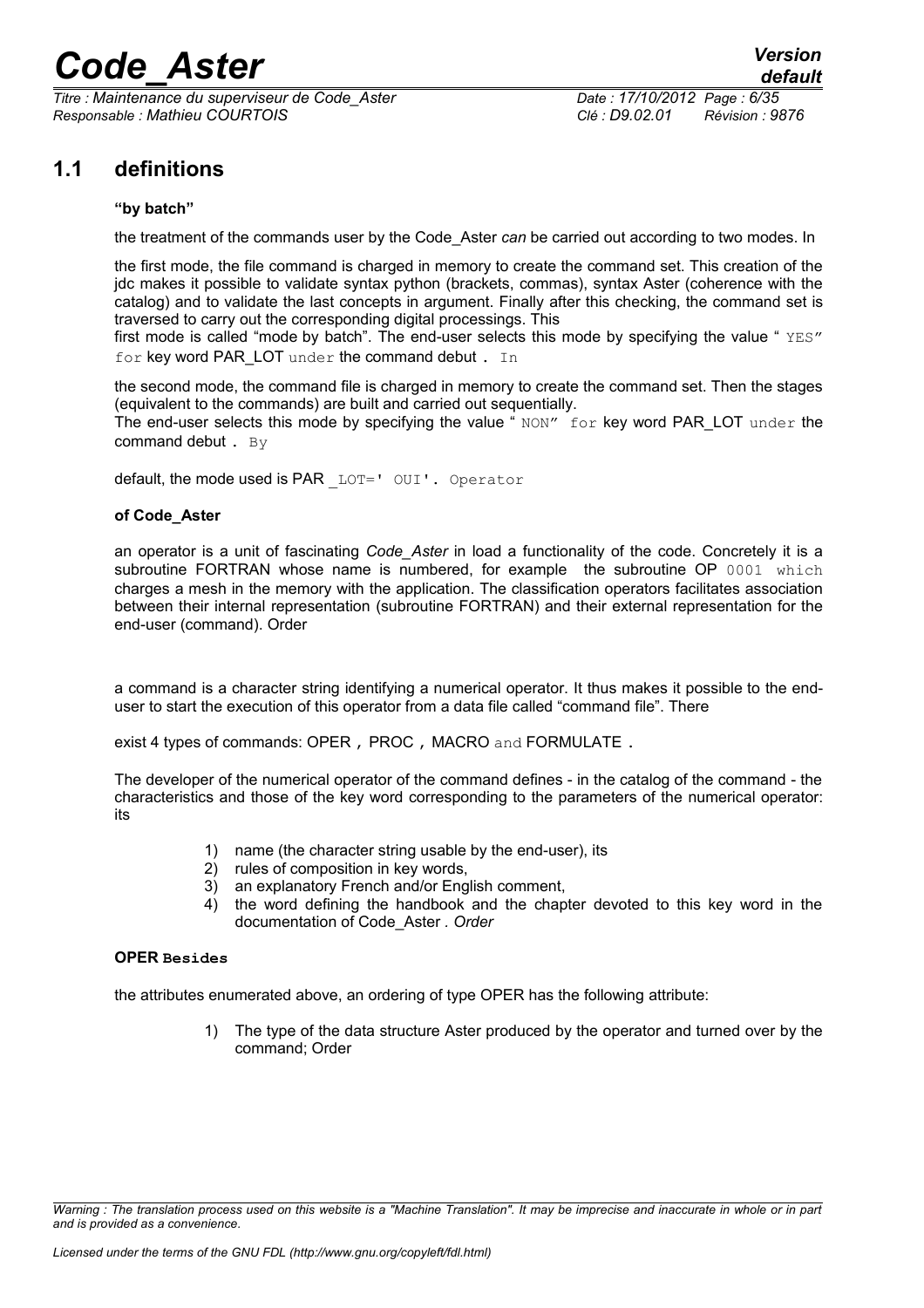*Titre : Maintenance du superviseur de Code\_Aster Date : 17/10/2012 Page : 7/35 Responsable : Mathieu COURTOIS Clé : D9.02.01 Révision : 9876*

#### **PROC**

an ordering of type PROC has the characteristic not to turn over a value. This characteristic put except for, it has the same attributes as an ordering of type OPER. MACRO

#### **command**

macro is a function written in Python – by the developer Aster - which calls commands – i.e. operators of Code\_Aster *. It* stores results which could be recovered via the supervisor.

The text the macro one can be public; in this case it is stored in a specific file of under - Macro directory. If it is deprived, it is placed or imported in the command file.

An ordering of MACRO type makes it possible to the end-user to use the macro one. For example the command ASSEMBLY makes it possible to launch the macro public assembly ops. Catalogue

#### **of a command**

the catalog of a command is all the instructions Python describing the definition of the command i.e. the values assigned to the attributes of the command.

The catalog of a command is written by the developer of the numerical operator associated with the command. Catalogue

#### **general**

the general catalog is a file Python containing the description of all the commands otherwise-known as containing the catalogs of all the commands. Command set

the command set is the data structure - organized in a Python object – containing all of the furnished information by the end-user, in the command file. Command file

the command file makes it possible to the end-user to start the numerical operators carrying the features of Code\_Aster *via* the commands. Data structure

#### **Aster**

a data structure Aster is an organization of data produced by a numerical operator of Code\_Aster *.* It is identified by a type itself declared at the beginning of the catalog (cata.py); what makes it possible to use it – symbolically – in the command file although it is produced by FORTRAN. Simple

*Warning : The translation process used on this website is a "Machine Translation". It may be imprecise and inaccurate in whole or in part and is provided as a convenience.*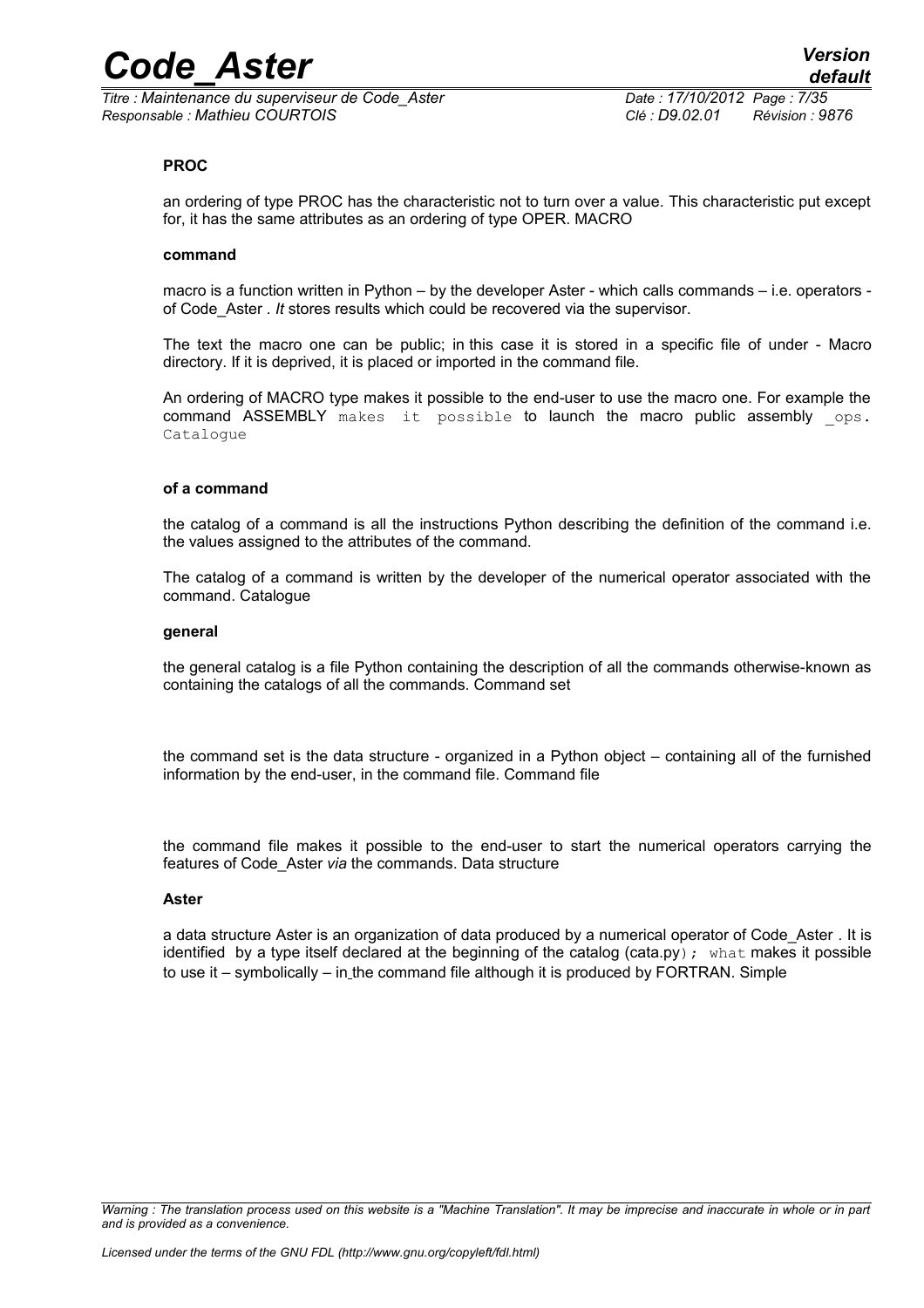*Titre : Maintenance du superviseur de Code\_Aster Date : 17/10/2012 Page : 8/35 Responsable : Mathieu COURTOIS Clé : D9.02.01 Révision : 9876*

#### **key word a simple**

key word is a character string identifying a data used as starter by an operator (a numerical functionality of Code\_Aster *).* A simple key word is thus defined inside a command of Code\_Aster *.* The end-user

will be able to provide a value **to the parameter** of a command via the name of the simple key word corresponding in the command file. The developer

of functionality of Code\_Aster *will define* as for him, the characteristics **of the simple** key word in the catalog of the command containing the simple key word: its name

- 1) (the character string usable by the end-user and by the operator numerical), the type
- 2) of the parameter (whole, real, text, concept,…), the statute
- 3) of the simple key word (optional or compulsory), the value
- 4) by default to be assigned to the parameter, the minimum
- 5) number of data which the end-user will have to provide behind the key word simple, the maximum
- 6) number of data which the end-user will have to provide behind the key word simple, an explanatory
- 7) French and/or English comment. The supervisor

of Code\_Aster *charges* in the memory with the application, the characteristics of the simple key word, starting from the catalog of the commands. Then it of the command charges (and checks) possibly the value with the parameter starting from the command file provided to the application by the end-user. The numerical

operator of Code\_Aster *questions* the supervisor via the API getvxx to recover the value of the parameter starting from the name of the key word. The supervisor turns over the value provided by the user or the value by default of the parameter. Factor key word

#### **factor key word**

is a semantically associated character string identifying a group of key word simple. Factor key word is defined inside a command. A command can factor key word contain several key words possibly optional factors., each containing itself of the simple key words of the same name. The end-user

will be able to define in his command file, factor key word by specifying his name then his value **i.e.** the value of the definite numerical parameters behind the simple key words of factor key word. The developer

of the functionality of Code\_Aster *defines* the characteristics **of factor key word** in the catalog of the command containing factor key word: its name

- 1) (the character string usable by the end-user and by the operator numerical), its rules
- 2) of composition in simple key words, the statute
- 3) of factor key word (optional or compulsory), the minimum
- 4) number of repetition of factor key word, the maximum
- 5) number of repetition of factor key word, an explanatory
- 6) French and/or English comment, the word
- 7) defining the handbook and the chapter devoted to this key word in the documentation of Code\_Aster *. Conditional*

*Warning : The translation process used on this website is a "Machine Translation". It may be imprecise and inaccurate in whole or in part and is provided as a convenience.*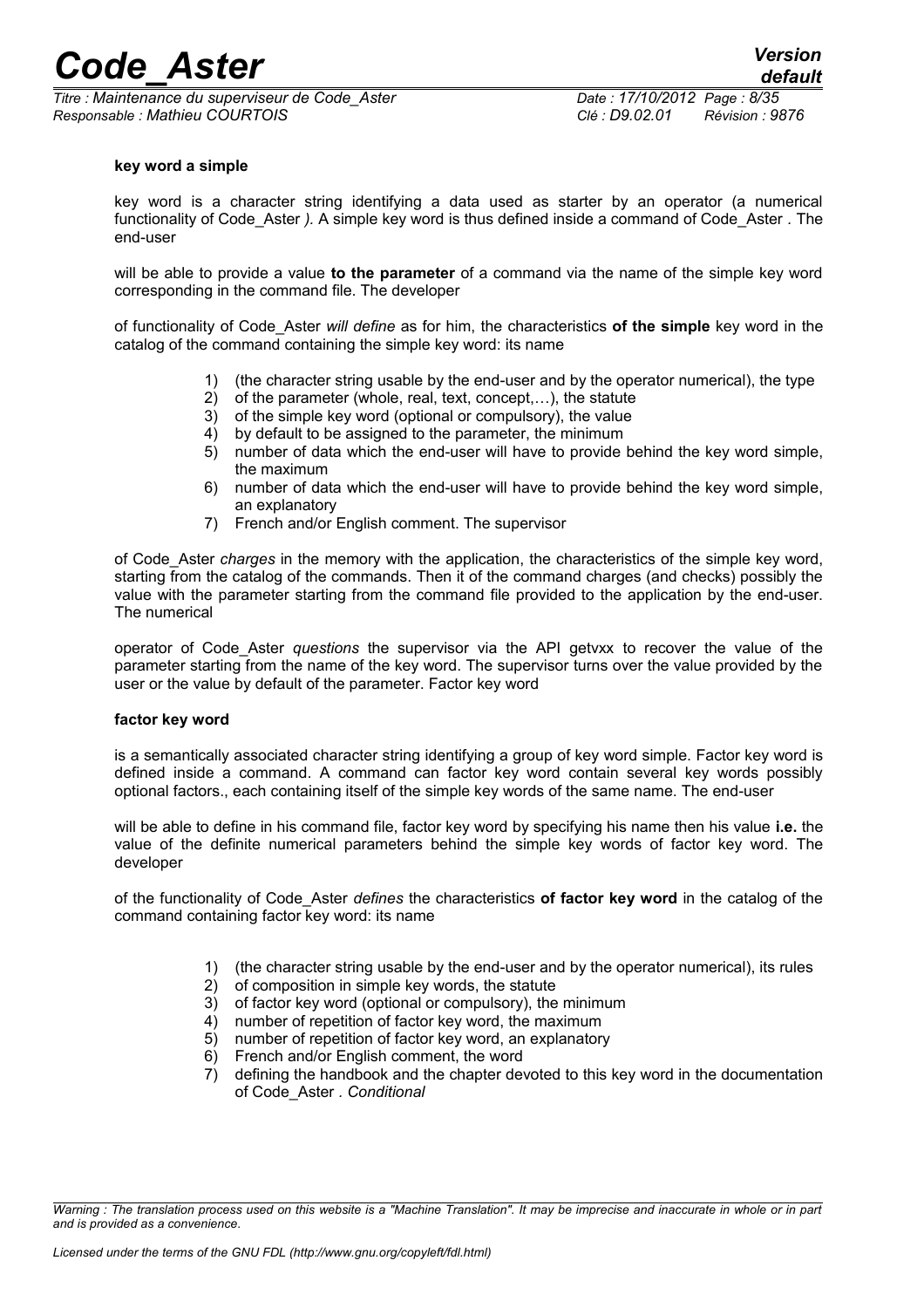*Titre : Maintenance du superviseur de Code\_Aster Date : 17/10/2012 Page : 9/35 Responsable : Mathieu COURTOIS Clé : D9.02.01 Révision : 9876*

#### **block a conditional**

block (a block), associates: simple

- 1) key words, conditional
- 2) key words factors, and
- 3) blocks. The occurrence

of the block in its command, depends on a condition expressed at the time of the definition of the command by the developer of the numerical functionality. The developer

of the operator corresponding to the command containing the block, specifies the characteristics of the block: its name

- 1) , its condition
- 2) , its rules
- 3) of composition in simple key words, an explanatory
- 4) French and/or English comment. The end-user

will be able by means of to give a value to the parameters of the processing the key words factors and the key words simple associates in the conditional block but without specifying the name of the block. **Regulate** 

#### **composition the composite**

entities of the catalog of commands such as "command set", orders, factor key word and conditional block, structure of other entities while possibly following one or more rules of composition among the following ones: AU\_MOINS\_UN

rule

AU MOINS UN expresses that one at least entities whose names passed in arguments must be present in the composite entity in which figure the rule. UN\_PARMI

rule

UN PARMI expresses that one and only one of the entities of the entities whose names passed in arguments must be present in the composite entity in which figure the rule. EXCLUDED

the rule

EXCLUDED expresses which if one of the entities whose name passed in argument, is present, the entities corresponding to the other arguments must miss in the made up entity in which figure the rule. Otherwise-known as if several entities of the group are present the rule is violated. TOGETHER

the rule

TOGETHER then expresses that if one of the entities whose name passed in argument is present in the composed entity, all those corresponding to the other names will owe the being too. The order of the occurrences does not have importance. And if none the entities represented in the rule is present in the composite entity, the composite entity are valid. PRESENT

PRESENT rule

PRESENT \_PRESENT expresses that if the entity corresponding to the first **name is** present, then all those corresponding to the other names will also owe the being in the current composite entity. The order of occurrence of the other entities does not have importance. If none the entities represented in the rule is present, the composite entity are valid. PRESENT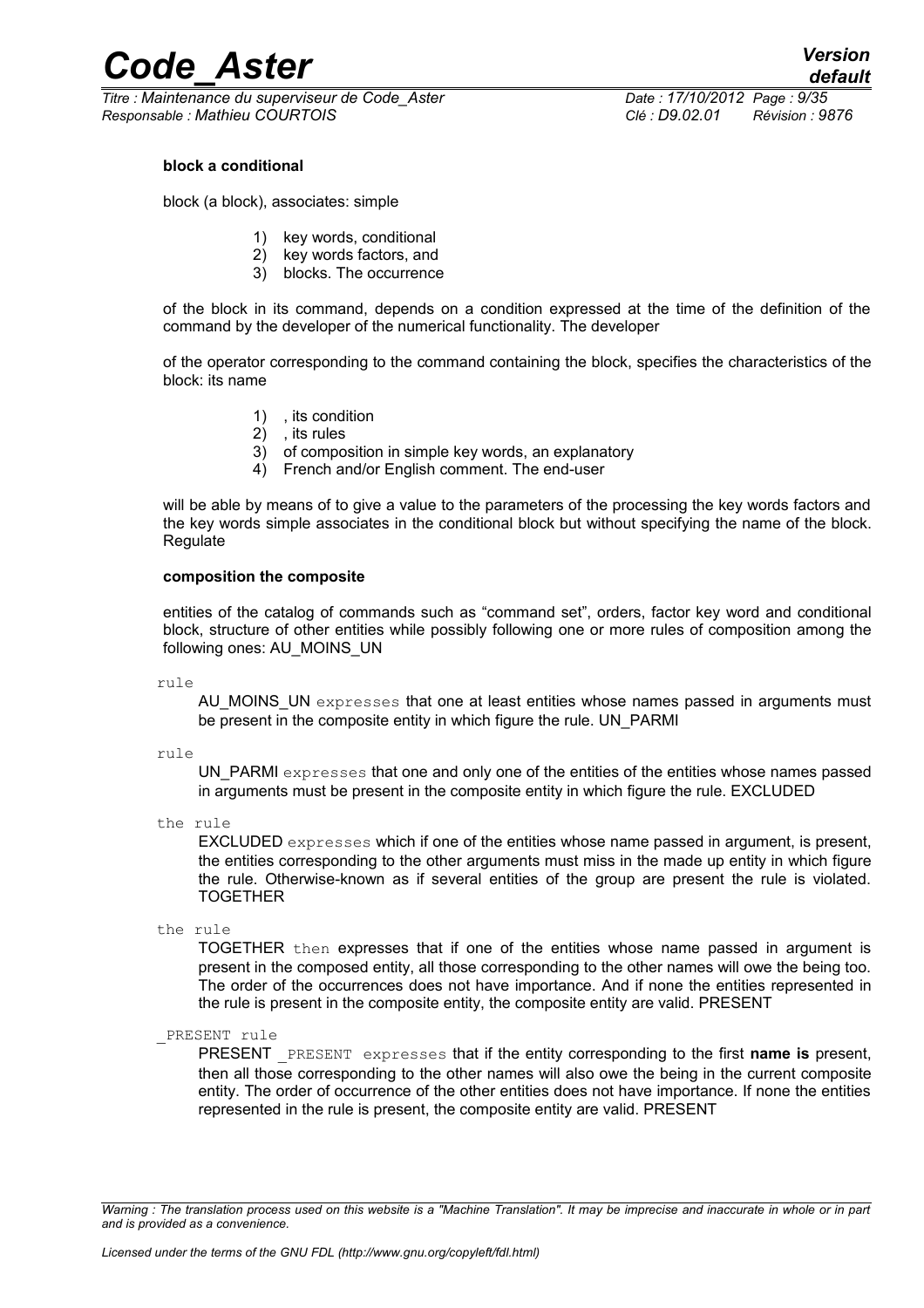*Titre : Maintenance du superviseur de Code\_Aster Date : 17/10/2012 Page : 10/35 Responsable : Mathieu COURTOIS Clé : D9.02.01 Révision : 9876*

#### ABSENT rule

PRESENT \_ABSENT expresses that if the entity corresponding to the first **name is** present, then all those corresponding to the other names will have to miss in the current composite entity. The order of occurrence of the other entities does not have importance. If none the entities represented in the rule is present, the composite entity are valid. Each

rule of composition (called also simply "rule") is a class (see the modulus regle.py). Taken in charge of

### **1.2 maintenance the following**

approach is proposed to the candidate with the maintenance of the Eficas graphic interface and/or the supervisor of Code\_Aster *. To study*

- 1) "Accas" i.e. what is common to the Eficas graphic interface and the supervisor of Code\_Aster *; To study*
- 2) structure of the general catalog of the commands: in the file catalogues and the memory of the application. For that: to familiarize itself

•with the techniques of programming in Python, used in Accas; to develop

•a small model of factory (cf [§4.1]) fo[r4.1](#page-17-1) well the basic mechanism of the loading of the key words. To study

- 1) structure of the command set (in its file) and memory; in particular question of the loading of the command set (mechanism and zones of codes concerned) must be considered; To examine
- 2) scripts Python or the sources C concerned at the time of requests for modification or processing of the errors detected by the users. The organization

## <span id="page-9-0"></span>**2 sources Python Conventions**

### **2.1 following**

conventions the purpose of which are facilitating the reading of scripts, are imperfectly applied a name of

- 1) class starts with a capital letter; the identifier
- 2) of an object of the type Python list starts with the prefix  $\mathsf I$  (this rule is used in Eficas); in
- 3) the packages used by the supervisor (Core, Execution , Validation , Build and Accas ) only one class is defined by modulus i.e. by file \*.py; in
- 4) the packages used by the supervisor (Core, Execution , Validation , Build and Accas ) the name of each modulus starts with a prefix indicating the name of the package. N\_ for
	- 1) V Core for
	- 2) E Validation for
	- 3) B Execution for
	- 4) Build A for
	- 5) Accas Typology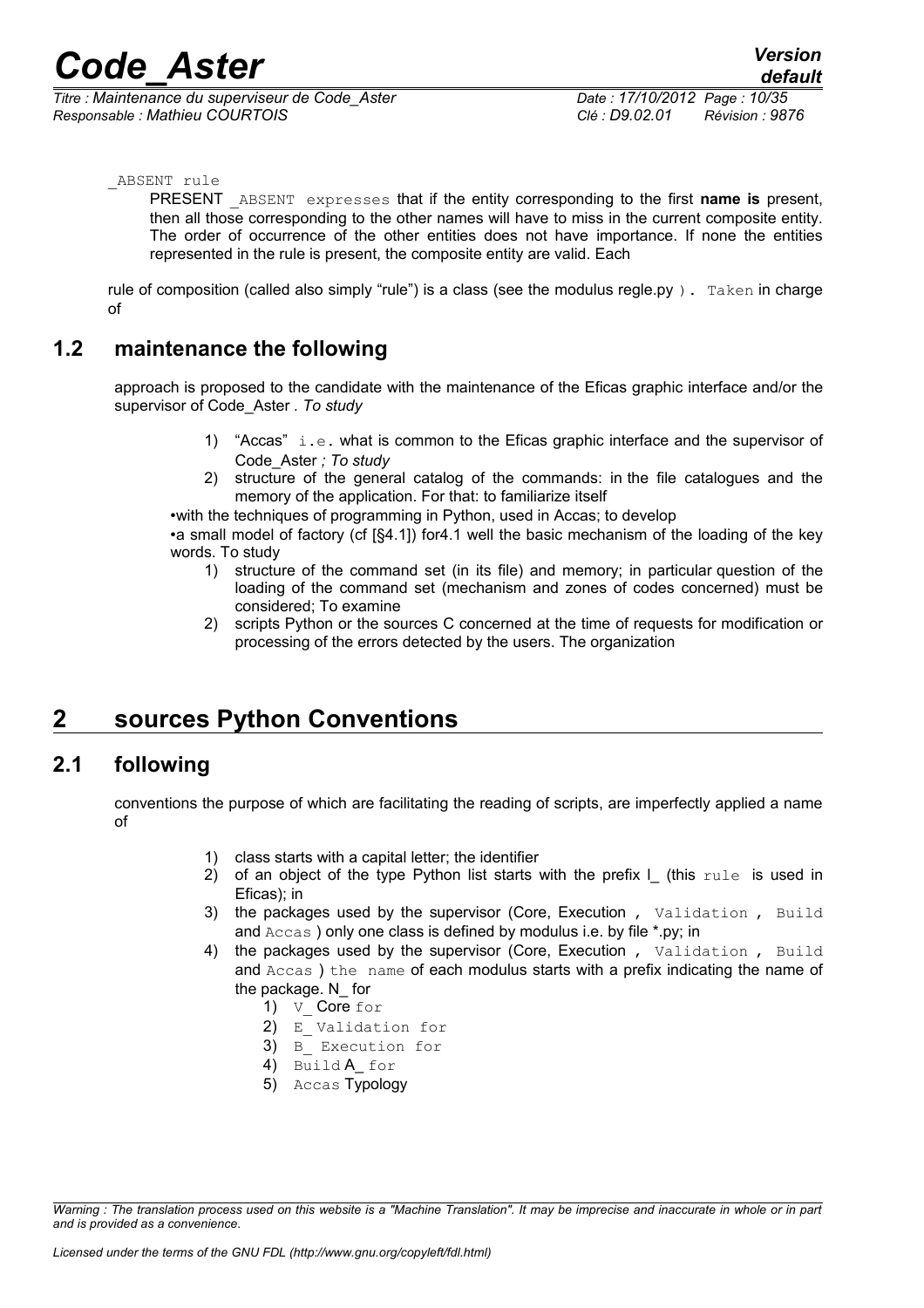*Titre : Maintenance du superviseur de Code\_Aster Date : 17/10/2012 Page : 11/35 Responsable : Mathieu COURTOIS Clé : D9.02.01 Révision : 9876*

## **2.2 of the moduli Python Each class**

is defined in a modulus: for example, class MCSIMP is  $\det$  in the N MCSIMP.py modulus where the N prefix indicates the name of the package (Core) containing the modulus. The technique

of the packages makes it possible to cut out the moduli according to the sphere of activity in which it acts. A each field corresponds a package Python For example

, class MCSIMP exists in each of the five packages, ·Core:

- 1) N\_MCIMP.SIMP ; · Validation
- 2) : V\_MCSIMP.SIMP ;  $\cdot$  Ihm: I\_
- 3) MCIMP.SIMP ; · Accas:
- 4) A\_MCIMP.SIMP ;  $\cdot$ Build:
- 5) B MCIMP.SIMP ; Core This package

contains primarily the system of class of the factory of the command set. Validation

#### This package

contains the moduli carrying out the checks of validity of the objects (conditional commands, blocks, key words, …). Build This package

is present only in the supervisor contains the moduli treating the commands of the macro type and the methods of request with the command set since the API-C: the GETVxxx interfaces. Accas This package

> is most important. It contains – in particular - the classes more including used as well by the interface – Eficas graph as by the supervisor of Code\_Aster. *It is in* this package that the objects should be searched and the methods specialized in the processing – not graph – commands: loading

- 1) of the catalog; loading
- 2) of a command set; execution
- 3) of the command set. The classes

girls defined in this package are it by heritage of classes relationships having the same name as the classes girls but being located in a different package. Ihm the classes

> of this package enrich the classes by the Core of methods – nonrelated to the graphic aspect – used by the Eficas graphic interface. Editor This

#### **package**

contains the moduli of graphic treatment of the command set. Hierarchy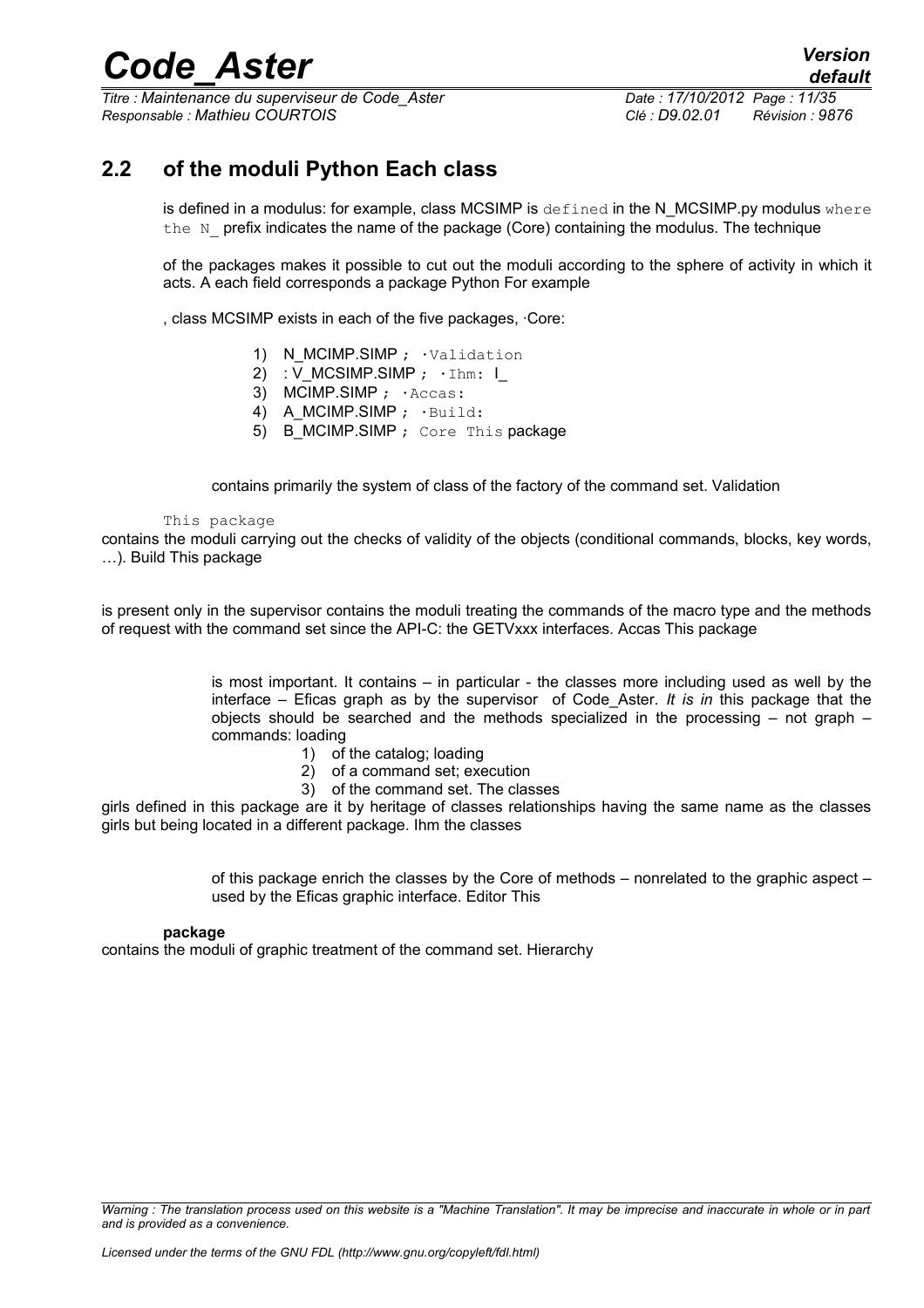*Titre : Maintenance du superviseur de Code\_Aster Date : 17/10/2012 Page : 12/35 Responsable : Mathieu COURTOIS Clé : D9.02.01 Révision : 9876*

## **2.3 of the directories of the sources the python**

### **2.3.1 sources of the supervisor the supervisor**

of Code\_Aster *is composed* of written moduli python: in C for L

- 1) "interfaces applicative of the supervisor: the modulus aster (astermodule.c ); in Python for
- 2) the management of the command set (loading, organization,…). The diagram below

presents the directories containing the Python sources of the supervisor. Core Eficas Accas



*Warning : The translation process used on this website is a "Machine Translation". It may be imprecise and inaccurate in whole or in part and is provided as a convenience.*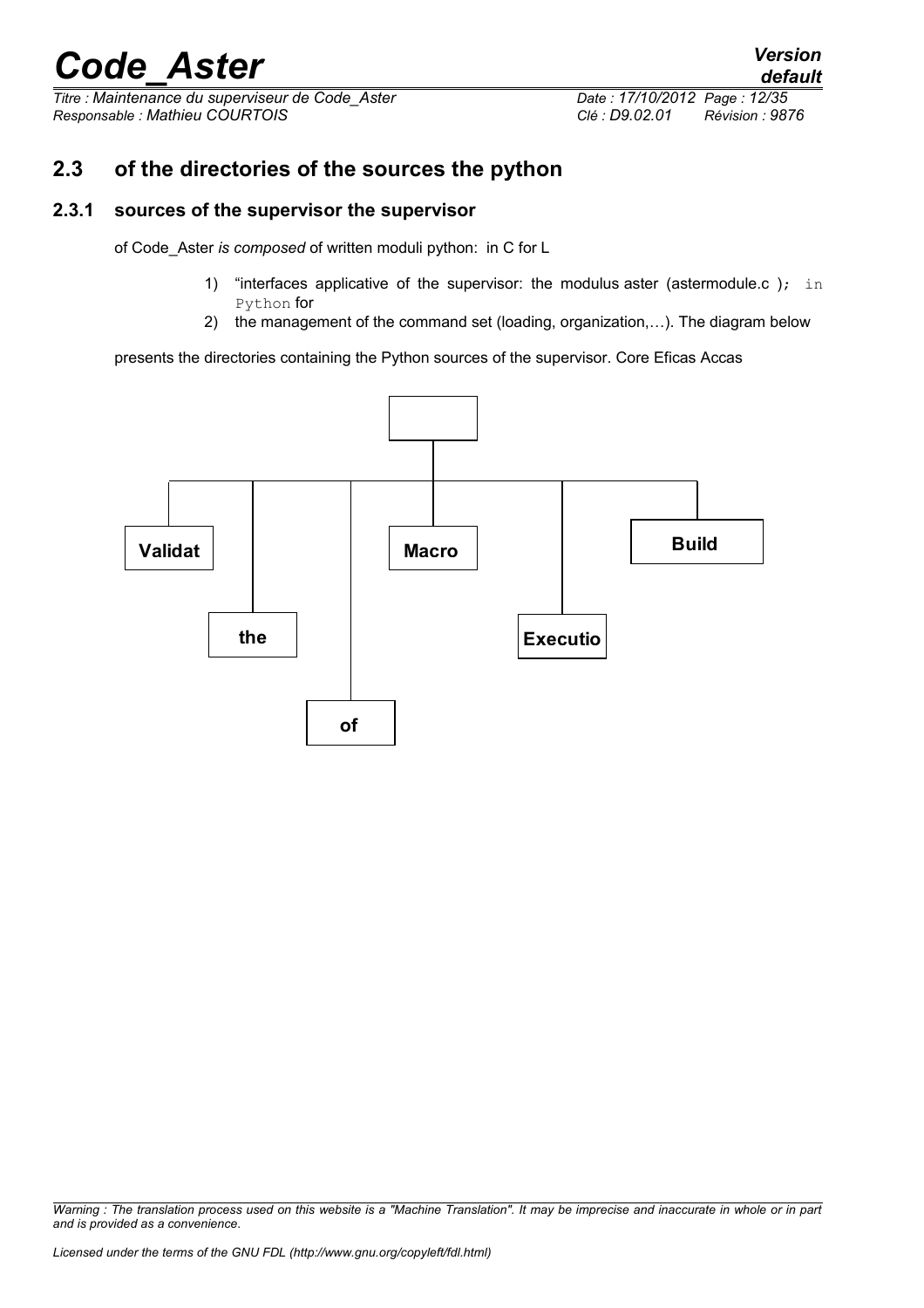*Titre : Maintenance du superviseur de Code\_Aster Date : 17/10/2012 Page : 13/35*<br>*Responsable : Mathieu COURTOIS De Servision : 98 Responsable : Mathieu COURTOIS Clé : D9.02.01 Révision : 9876*

### **2.3.2 L" Eficas interface-graph the sources**

are organized in directories under the directory of Eficas installation: Core Eficas Accas



## **2.4 This paragraph**

describes the pre-necessary conditions with the operation of the Supervisor and the Eficas graphic interface. Installation of

### **2.4.1 the interpreter Python A to inform Shell**

## **Parameters**

**2.4.2 of configuration A to inform Installation**

## of

**2.4.3 the Eficas interface-graph A to inform Updated**

## of

**2.4.4 the supervisor A to inform Use**

of

*Warning : The translation process used on this website is a "Machine Translation". It may be imprecise and inaccurate in whole or in part and is provided as a convenience.*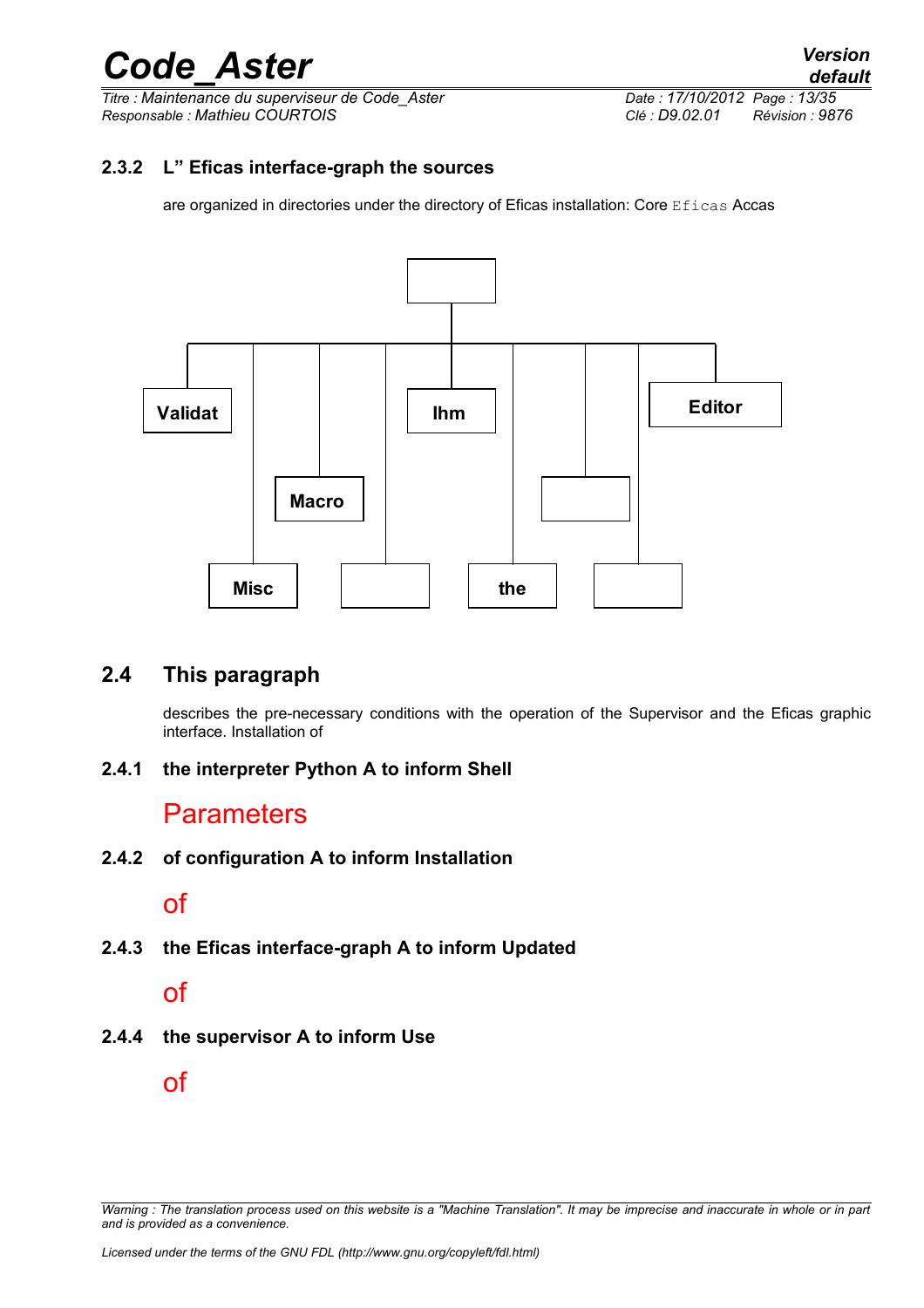*Titre : Maintenance du superviseur de Code\_Aster Date : 17/10/2012 Page : 14/35 Responsable : Mathieu COURTOIS Clé : D9.02.01 Révision : 9876*

## **3 the language Python in Eficas and the supervisor of Code\_Aster One** *presents here*

the techniques of programming in language Python, whose control is necessary to any candidate with the maintenance of the graphic interface Eficas and the supervisor of Code\_Aster. Call *of*

### **3.1 a function with a variable number of arguments the end-user**

of Code\_Aster uses *a script* Python to start the features and to provide values to the parameters of the functionality. The supply of these values being sometimes optional, the Accas core uses the mechanism envisaged in the language Python to pass a variable number of arguments to a function. To maintain

Accas, it is, consequently, necessary to control this technique whose we present a small example below. # script main.py

```
def fonc (number
, *tup_arguments, ** d_arguments): print number print
     repr (tup_args
     ) print repr (d_args
    ) fonc (11111, \bar{N}_{\text{arg 2}}"arg 3'', 4, n=5, j=6) Under Unix, the interpretation
```
of script main.py is done by  $:$   $\Diamond$  python main.py It give

result

according to on the standard output: 11111 ("arg 2", "arg 3"

```
, 4) {
": 5, "I: 6} Only L
"argument number
```
is compulsory. The possible positional arguments according to are stored in a tuple (which can be empty) and the possible arguments passed by key word are stored in a dictionary. This technique is used

in particular, by the objects which build the command set in the memory then which L" initialize. Use of spaces

### **3.2 of name Notion of space of names**

### **3.2.1 a space of names (see**

[feeding-bottle *1], page 97)* is a dictionary Python containing *a set of* couples name/value. The name is in general a character string and the value can be a numerical value, a function or an object. In a modulus Python,

each instruction is carried out in a specific space of names called local space of names whose **contents can be** displayed by the function locals (). The instructions also have access to the total space of names whose **contents can be** displayed with the function globals (). Accas uses in particular

, a space of names to store the dictionary of the definitions which will be used to interpret the key words and to charge their value in the memory. The modulus builtin

*Warning : The translation process used on this website is a "Machine Translation". It may be imprecise and inaccurate in whole or in part and is provided as a convenience.*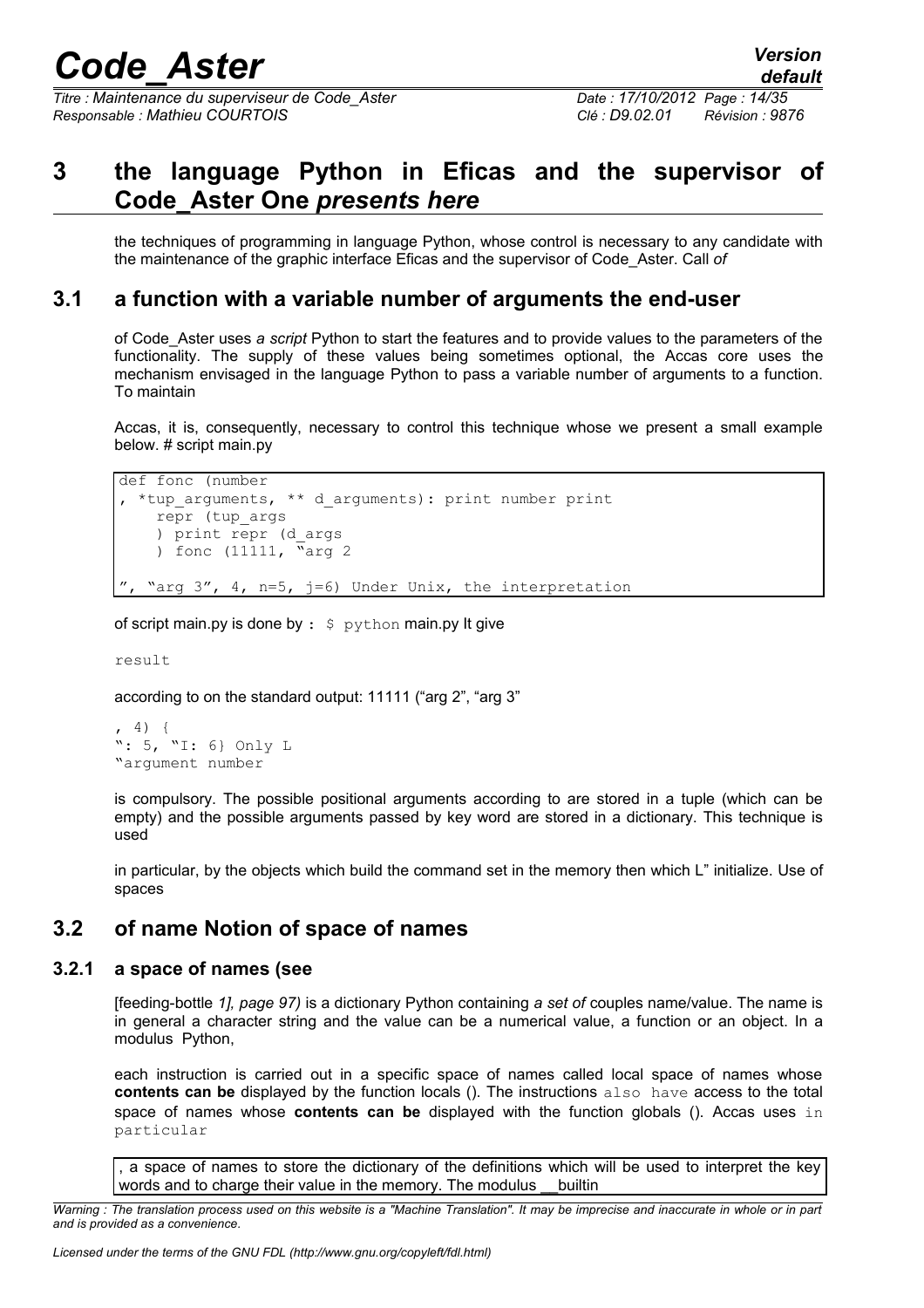*Titre : Maintenance du superviseur de Code\_Aster Date : 17/10/2012 Page : 15/35 Responsable : Mathieu COURTOIS Clé : D9.02.01 Révision : 9876*

### **3.2.2 a remarkable modulus is**

the standard modulus builtin which – except typical case ( $[bib2]$ , page 100) – is referred in each modulus user by the attribute builtins in ReadOnly mode only **. The interpretation of** 

the following sequence: # script main.py print globals

() poster {" doc": Nun, "

\_name"

```
: " main", " builtins": <module' builtin "(built-in) >} the modulus __builtin
```
is imported by default ; all the data and the functions qu" it contains are thus accessible by defaults, in all the moduli of the application. The data and the functions defined in the modulus \_\_builtin can thus be regarded as most total with the application. Inter alia, one finds in

this modulus, the following tools: the functions locals (). and

- 1) globals (); the variable \_ \_ debug which
- 2) conditions interpretation according to its value 1 (default) or 0; the function "builtin"
- 3) \_\_import. # script main.py # One installs

```
the modulus context
in the total space of interpreter # ( builtin) # under name
CONTEXT in order to
have access to functions # get current step, set current
step and unset current step of anywhere importation context importation
 __builtin
   ____builtin_
 _.CONTEXT=context It
is possible to import
```
and enrich the modulus \_\_builtin; this technique is used in Eficas in Noyau/\_\_init\_\_.py script. Execution of a command Python

### **3.2.3 in a space of names In the following example,**

variable GB defined at the beginning of script is accessible in all the units from the modulus: it is definite within the space of names total. # script main.py gb=2 def fonc (a)

```
: b=gb*a print
"locals
() =", locals
     () print
     "globals () =", globals ()
     return B x=123 z=-1 u=fonc (X) print
     z+u L
"interpretation
of
script main.py
```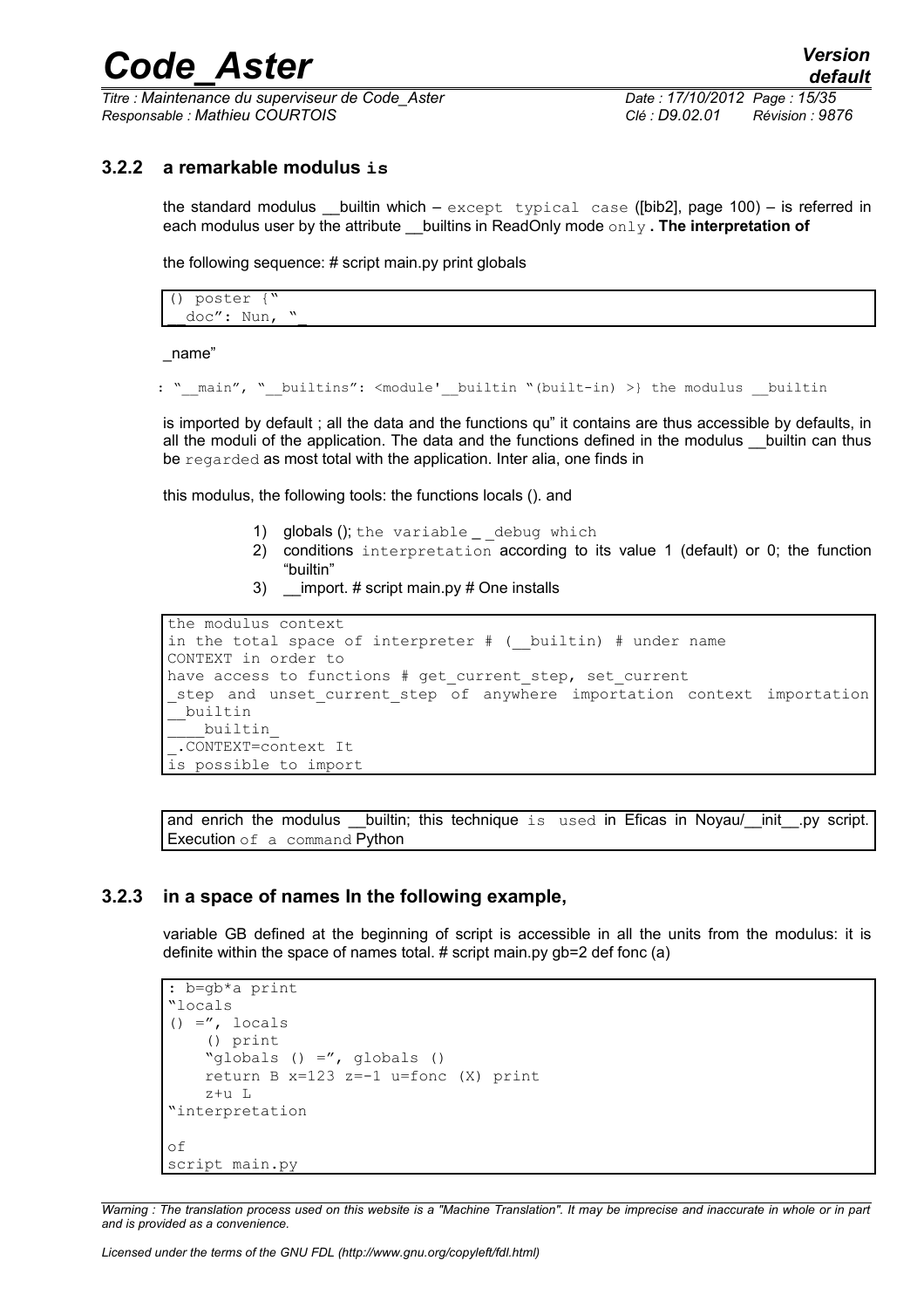*Titre : Maintenance du superviseur de Code\_Aster Date : 17/10/2012 Page : 16/35 Responsable : Mathieu COURTOIS Clé : D9.02.01 Révision : 9876*

```
poster: locals () = \{\text{``B": } 246, \text{``has''} : 123\} globals
```

```
() = \{" doc ": Nun, "fonc":
\frac{1}{2}<br>
\frac{1}{2} \frac{1}{2} \frac{1}{2} \frac{1}{2} \frac{1}{2} \frac{1}{2} \frac{1}{2} \frac{1}{2} \frac{1}{2} \frac{1}{2} \frac{1}{2} \frac{1}{2} \frac{1}{2} \frac{1}{2} \frac{1}{2} \frac{1}{2} \frac{1}{2} \frac{1}{2} \frac{1}{2} \frac{1}{2} \frac{1}{2} 
"(built-in) >," __name ": " __ main ", "GB": 2} a specific space of names can
```
be created and used to carry out instructions stored in a character string. # script main.py d\_contexte= {" a'

```
: 1, "B":2} print d contexte s commande=' x=a+b' exec
s commande in
d_contexte print d_
context When he interprets
script main.py
```
, the interpreter enriches space by names d\_contexte with "X": 3 result of the instruction s\_commande . But the local space of names does not contain result the instruction s\_commande. During the use of L "instruction

exec, one can specify that the data created owe to L" local being within the space of names as the example shows it below. # script main.py # script main.py d\_contexte=  $\{$ 

```
"has": 1, "B": 2
} print d_contexte
s commande=' x=a+b' exec s commande
in d_contexte
, locals () print "
x=", X what displays: {"B": 2, "has": 1
} x= 3 the instruction
```
Python exec

makes it possible behind the key word to create

a space of names by the interpretation of a script Python - stored in a character string - by specifying a space of names in, for example: exec s\_script in space a second way import a modulus

## **3.3 the function "builtin" \_\_import ([bib2]**

, p. 100), makes it possible to import a modulus from its name stored in a character string. In fact, this function is called by the interpreter Python at the time of the importation of a modulus by the instruction importation ([bib3], p629). This technique is used on several occasions in Eficas (packages Editor and Extensions). nom\_module=' string' print to  $dir()$  modulus  $string =$ 

```
import (nom module
) print to dir
() print to dir (module_string) print modulus
string.lower
("ABCD") One notices that
the function import turns over in
```
module string, a reference on the modulus G-string  $from$  which it is possible to reach the tools contained in the modulus. The function "builtin" import can also

*Warning : The translation process used on this website is a "Machine Translation". It may be imprecise and inaccurate in whole or in part and is provided as a convenience.*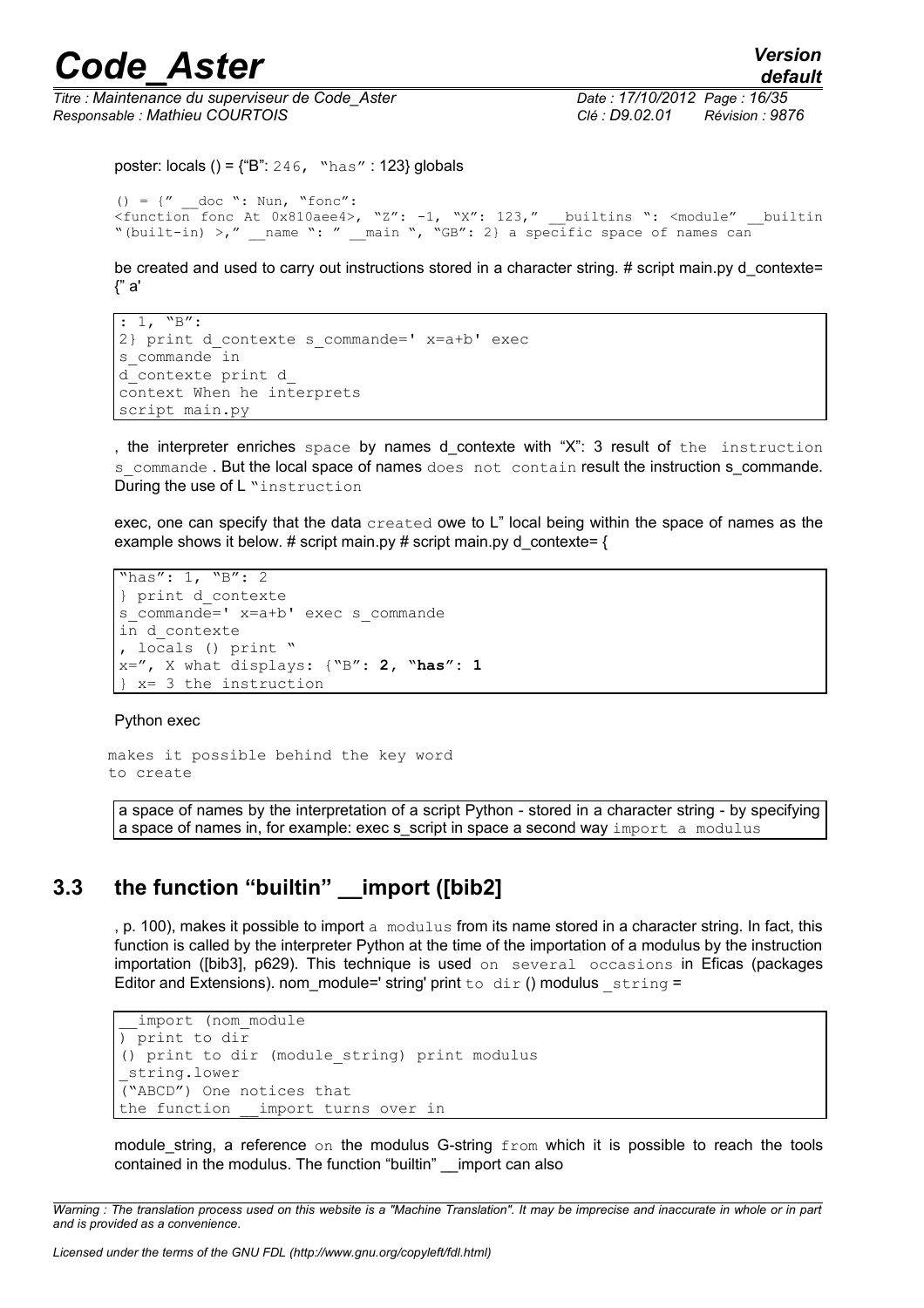*Titre : Maintenance du superviseur de Code\_Aster Date : 17/10/2012 Page : 17/35 Responsable : Mathieu COURTOIS Clé : D9.02.01 Révision : 9876*

be used to import a specific modulus from a parcelling (package). The following example imports the general catalog of the commands of Code\_Aster then poster on the standard output *the name of each* command. importation sys TOP='/local/yessayan/Eficas/EficasPourSalome

```
"# directory
D" sys.path.append installation (TOP) sys.path.append (TOP+'/Aster') from
Catastrophes importation catastrophes for
command in cata.JdC.commandes: print commande.nom
It can be written: 
importation sys TOP='/local
/yessayan/Eficas/EficasPourSalome' sys.path.append (
     TOP) sys.path.append (TOP+'/Aster
```
") package=\_\_import (

```
"Cata.cata")
module cata= getattr (package, "catastrophes") for
command in module_cata.JdC.commandes: 
print commande.nom Thus qu" it
is indicated in the documentation of
python (http://www.python.org/doc/current/lib/built-in-funcs.html)
, the instruction
       __import ("Cata.cata
```
") imports the package Catastrophes. It thus remains to recover the modulus of the catalog starting from the package for example: module=getattr (package

, "catastrophes")) The command

\_\_import makes it possible to import

a modulus or a package whose name is known only at the time of the interpretation

of current script. Modulate

Python written in language A.C. give the general catalog of the commands of Code\_Aster Example 1: a factory to build the simple key words

## **3.4 Principle of the factory the end-user**

# *Code\_Aster Version*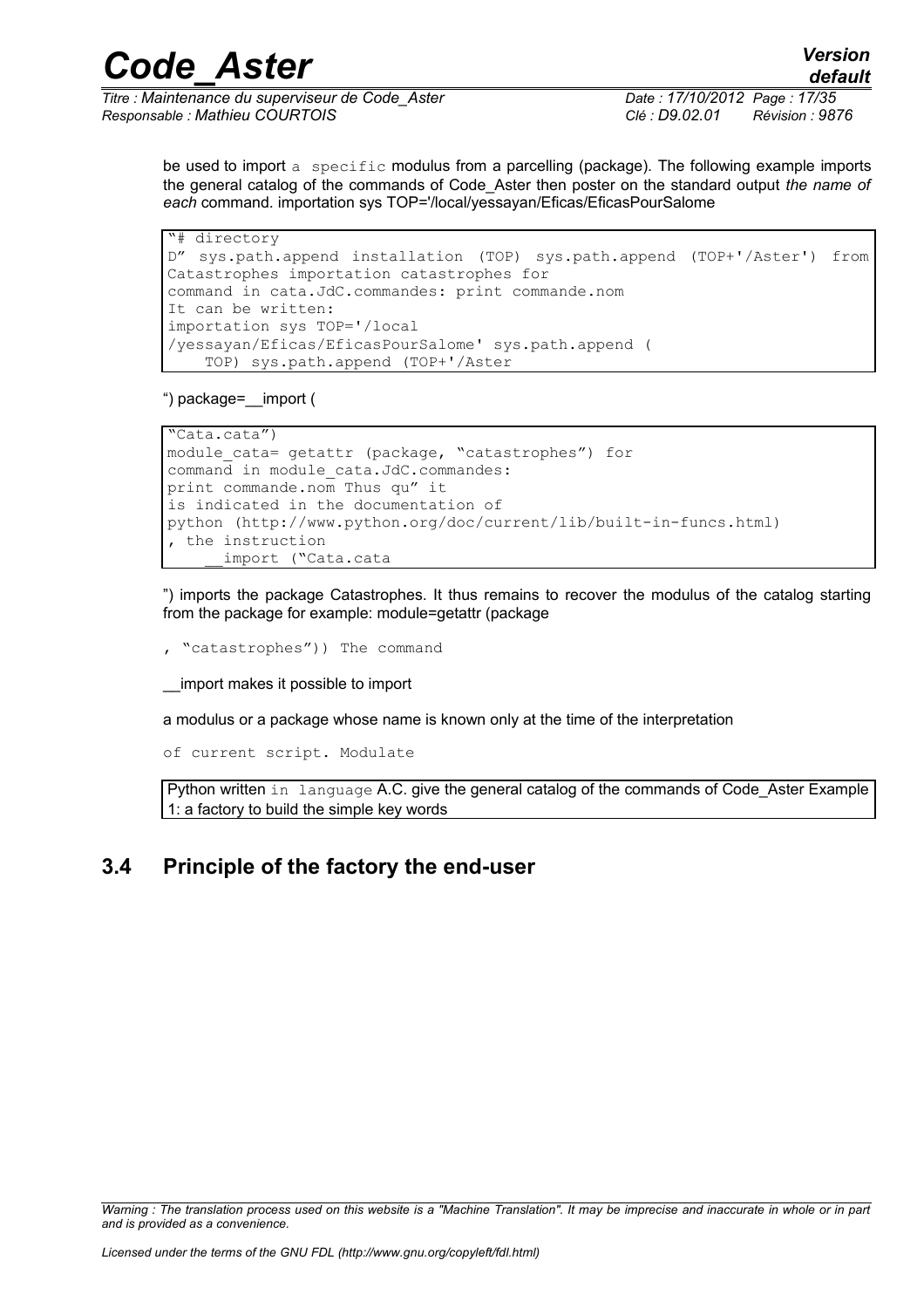*Titre : Maintenance du superviseur de Code\_Aster Date : 17/10/2012 Page : 18/35 Responsable : Mathieu COURTOIS Clé : D9.02.01 Révision : 9876*

## <span id="page-17-0"></span>**4 of Code\_Aster provides values to** *the features*

### <span id="page-17-1"></span>**4.1 via key words. A key word makes it possible**

### **4.1.1 to introduce a value**

(key word simple) or another *key word* (factor key word). The mechanism of loading and especially of use of the value of the key word is complicated by the fact that the type of this value is not single. This

type can be for example: float, int, G-string,… In the following example: MASSE\_VOLUMIQUE=7800.0 FICHIER\_MAILLAGE=' maillage.unv' key word simple MASSE\_VOLUMIQUE and FICHIER\_MAILLAGE receive value 7800.0 respectively

and "maillage.unv" It is thus necessary to describe some share the characteristics

of the simple key word (name , standard , value by default , unit, optional or compulsory statute , …). The response

with this question is founded on the separation characteristics/following value: the main role of an object of the type MCSIMP is to wrap the value of a key word the simple otherwise-known as principal attribute of an object of the type MCSIMP

- 1) is a value; an object of the type SIMP plays two leading roles: **to wrap the definition of** a simple key word: an object SIMP contains all the characteristics of
- 2) a simple key word : its name, the type of its value

•....; but this object also has a function call which makes it possible to generate a simple key word from its characteristics; an object SIMP can be regarded

•as a machine to manufacture an object of MCSIMP from where the term factory Each object MCSIMP contains its value and a reference  $\circ$ n L "object SIMP which describes its characteristics. The technique of the factory is presented *Ci below*

by reducing classes MCSIMP and SIMP to their minimum. Class MCSIMP has two attributes: definition

: its definition (a reference on  $L^{\prime\prime}$  object SIMP which created object MCSIMP ) from which it is

1) possible to recover the text part

•of the key word : definition.nom or its definition.type type; val : its value class SIMP has two attributes: name: the part text (character string which can contain a white space) key word MCSIMP which object SIMP

• will build

- 1) ; type: the type of the value by the key word
	- 1) introduces MCSIMP which object SIMP will build. The function call of class SIMP creates an object of the type MCSIMP.
	- 2) That implies that class MCSIMP is defined before the definition of this function . In the model

of design factory applied to the set of commands of Code\_Aster , the class manufactured (example MCSIMP) must be defined before the class producer

(SIMP). # script main.py importation sys # G-string in python 2.1 becomes str from *python* 2.2 s version=str (sys.version information  $[0]$ ) + '. "+str (sys.version info [1]) assert (float (s version)  $\leq=2.1$ 

*Warning : The translation process used on this website is a "Machine Translation". It may be imprecise and inaccurate in whole or in part and is provided as a convenience.*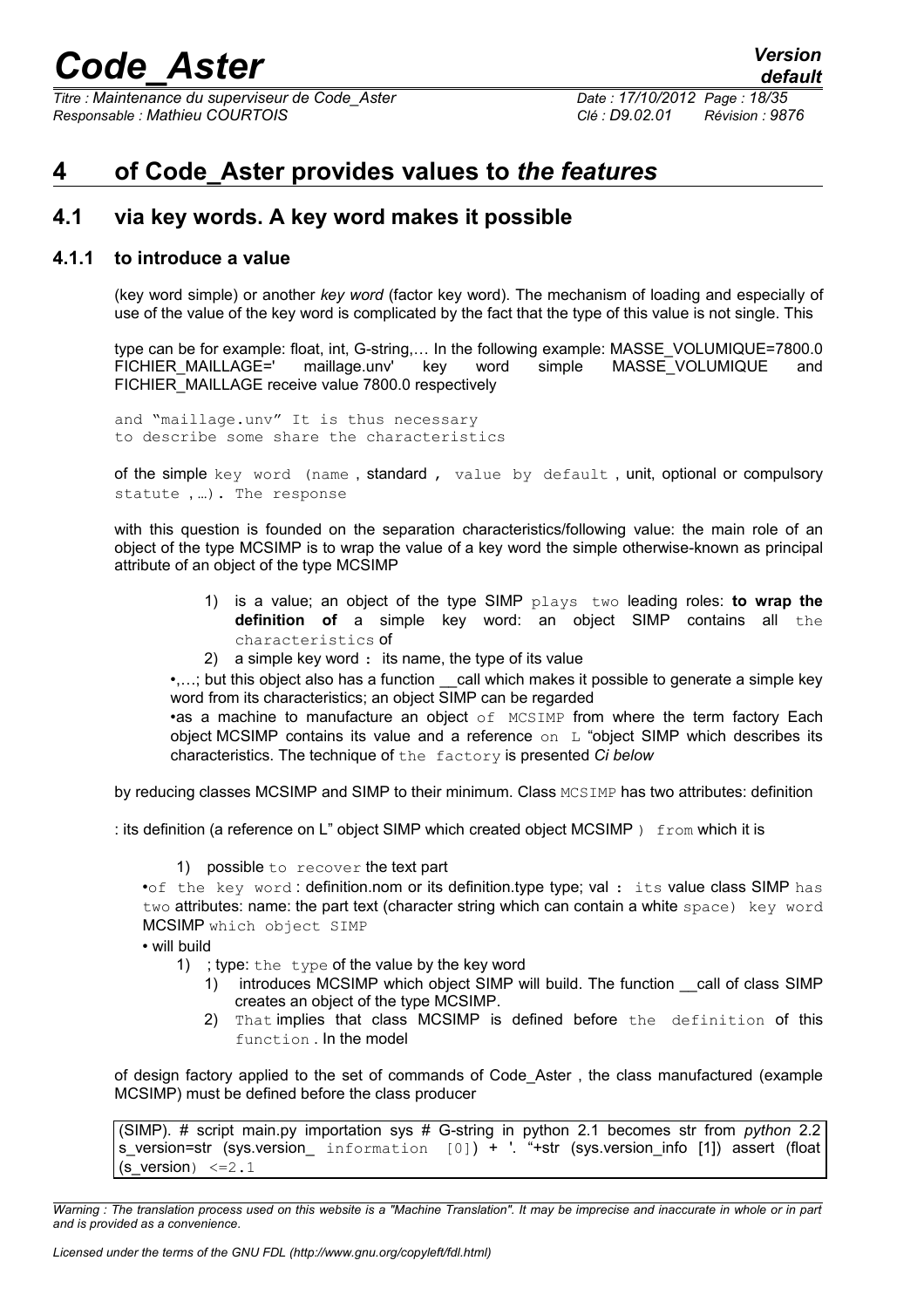*default*

# *Code\_Aster Version*

*Titre : Maintenance du superviseur de Code\_Aster Date : 17/10/2012 Page : 19/35 Responsable : Mathieu COURTOIS Clé : D9.02.01 Révision : 9876*

```
), "the version "+s
 _version+"
of python is INVALID" class MCSIMP: def __ init (coil,
definition, val, parent=None): self.definition = self.val definition
= val self.parent = Nun class SIMP: def __init (coil, name, type): self.nom
=
name self.type =type
   def call (coil, val, parent=None): assert (
        str (standard (val)) == " <type" "+self.type +" ">" ) return
                     ) return
         MCSIMP (=self 
definition, val=val
     , parent=parent) d_context= {"MASSE
         _VOLUMIQUE"
         : SIMP (VOLUMINAL nom='
   MASSE", type=' float'), "FICHIER MAILLAGE
         ": SIMP (nom=' FICHIER MAILLAGE', type=' string')
        } s commande = "rho=MASSE VOLUMIQUE (7800.0)" exec s commande
in d_context
         , locals () # rho is added to the space of names locals () print
                rho print rho.definition.nom print rho.val s_commande =
"mail=FICHIER_MAILLAGE (
"maillage.d
")" exec s commande in d context, locals
() # mail is added to the space of names locals () print mail print
mail.definition.nom print mail.val sys.stderr.write ("
FIN NORM
of main.py " + ' \ \rangle the interpretation
of
script main.py above gives the following display
: <__main__.MCSIMP instance VOLUMINAL At 0x810c4ac> MASSE 7800.0
\lt main .MCSIMP instance
A_t<sup>0</sup>
x810c4d4> File mesh
maillage.d Let us consider
the lines s commande = "rho=MASSE VOLUMIQUE
```
 $(7800.0)$ " exec s commande in d context, locals () the mechanism of construction

```
of the rho object, within the space of
names room, is
a mechanism
of factory including the following
stages: Within the space of
```
#### names d\_context,

the command becomes: rho=SIMP (VOLUMINAL nom=' MASSE ", type=' float") (7800.0) then it

*Warning : The translation process used on this website is a "Machine Translation". It may be imprecise and inaccurate in whole or in part and is provided as a convenience.*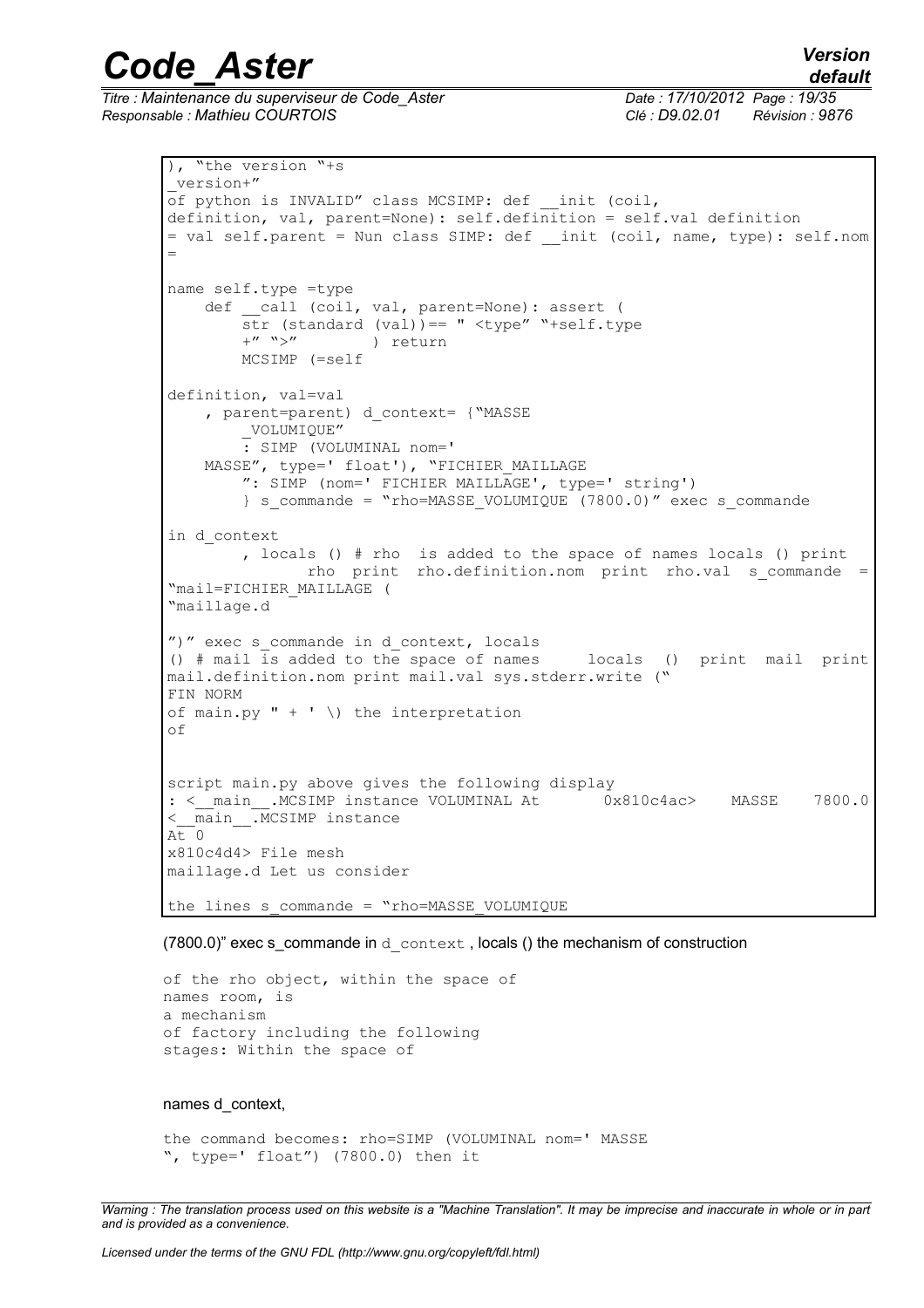*Titre : Maintenance du superviseur de Code\_Aster Date : 17/10/2012 Page : 20/35 Responsable : Mathieu COURTOIS Clé : D9.02.01 Révision : 9876*

*default*

is carried out; An object of the type SIMP is built with VOLUMINAL name "MASSE"; the method \_\_call is called with val=7800.0 in

1) argument; starting from the name (self.nom) and value (val),

the method call creates and turns over an object of

the type MCSIMP; the turned over object

- 1) is affected with the variable rho within the space of names room. Important
- 2) : In the command s\_commande, the key word should not
- 3) contain of white space: " rho=MASSE VOLUMIQUE (7800.0) "is a valid instruction Python. A white space in
- 4) "rho=MASSE VOLUMINAL (7800.0)" would generate an error with interpretation

**. In the dictionary**

*of the key words the character strings used for the words, must obey the writing rules of an identifier Python: no*

white space. The organization of the factory in files the organization in files, presented

below, described that which is used for the Eficas graphic interface and the supervisor. It also describes the procedure of loading of the command set in the memory

### **4.1.2 starting from the furnished information –**

in the command file - by the end-user. The files all – scripts Python - must be defined in the following order: MCSIMP. py SIMP.py dictio.py: the dictionary of key words MASSE\_VOLUMIQUE and FICHIER MAILLAGE valeurs.py: the file of the values provided by the end-user (for Aster, the command file

user) main.py: the code charging the values provided by the end-user

• •by reading •and interpreting the file valeurs.py (for Aster the executable one, also interpreter

•python : aster.exe) Let us recall that the definition of class MCSIMP must be carried out before that of class

•SIMP . What leads to an organization starting with the definition of class MCSIMP. # script MCSIMP.py class MCSIMP: def \_\_init (coil, definition, val, parent=None): assert (definition

class.  $\Box$  name ==' SIMP') self.definition = assert definition (standard (val). name  $=$ =definition.type ) self.val = val self.parent =None return the attribute self.parent useless here, will be used when

```
the key word is
defined inside
     a command. It will then contain a reference
         on this command. The developer
         of Accas can then define
         class SIMP. # script SIMP.py importation MCSIMP
         importation types
         class SIMP: def
```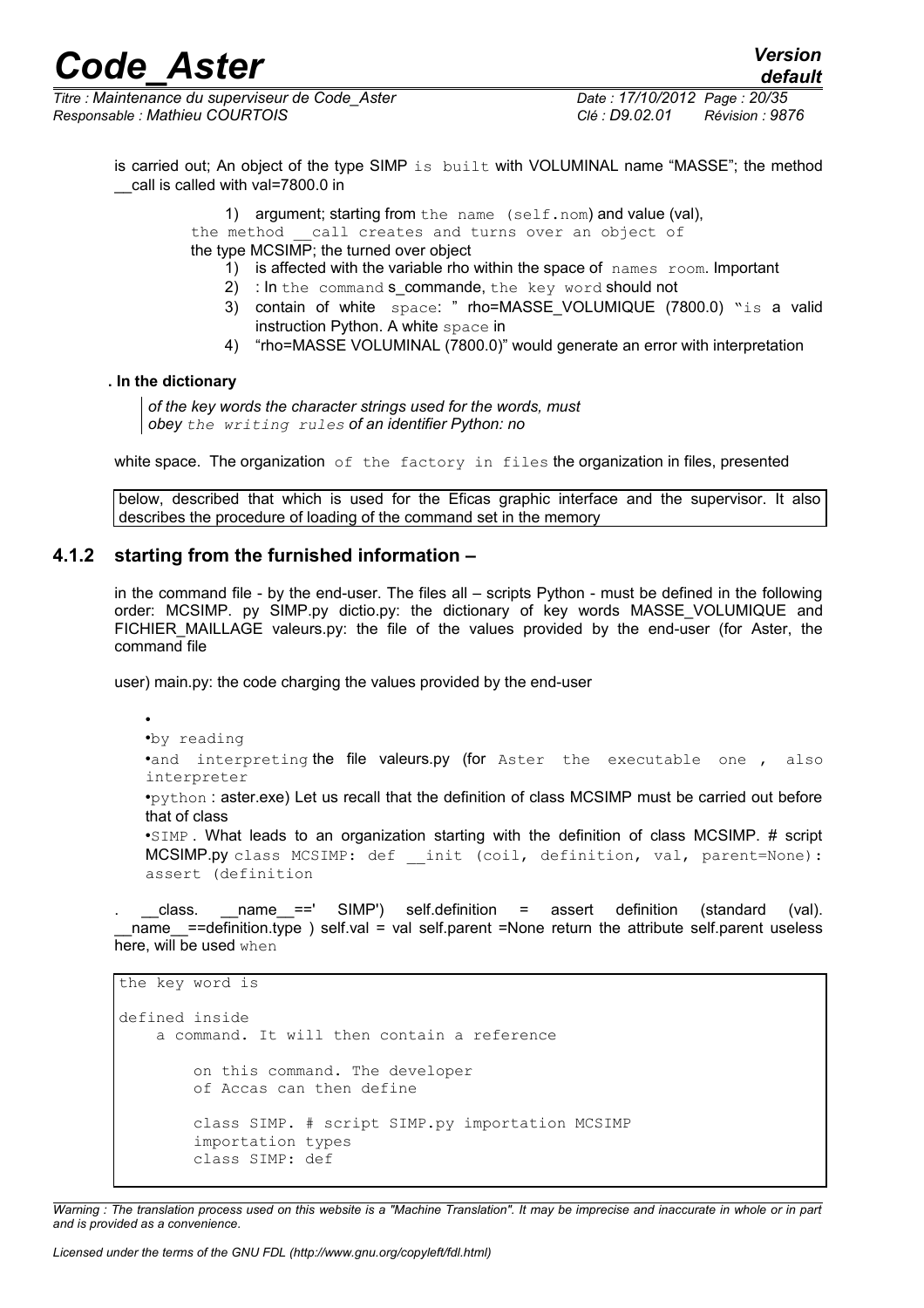*Titre : Maintenance du superviseur de Code\_Aster Date : 17/10/2012 Page : 21/35 Responsable : Mathieu COURTOIS Clé : D9.02.01 Révision : 9876*

\_\_init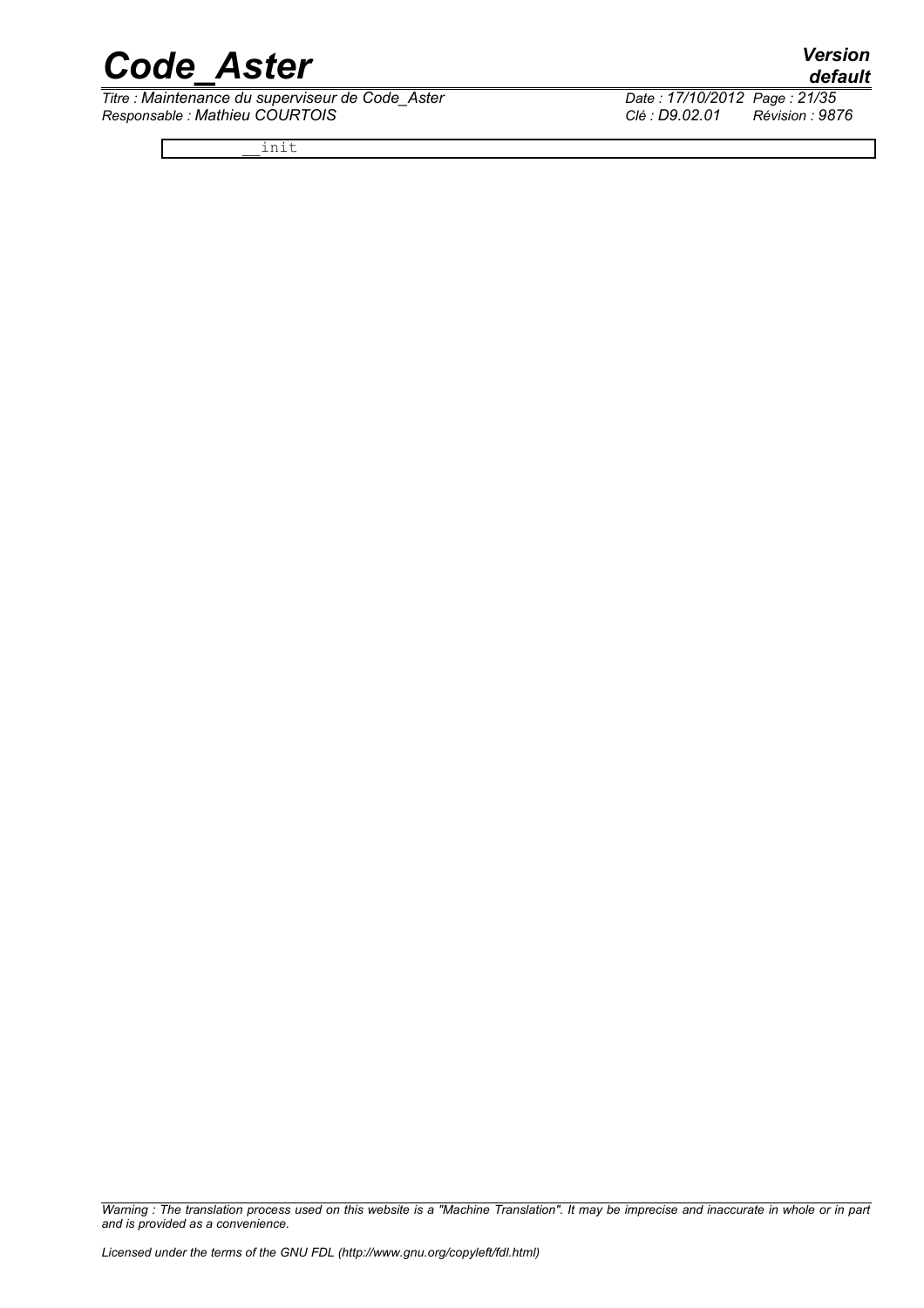*Titre : Maintenance du superviseur de Code\_Aster Date : 17/10/2012 Page : 22/35 Responsable : Mathieu COURTOIS Clé : D9.02.01 Révision : 9876*

(coil, name ,  $\text{type}$ ) : self.nom = name self.type =type def call (coil, val, parent=None): assert (str (standard (val))== " <type ""+self.type+" ">") return MCSIMP.MCSIMP (definition=self

, val=val, parent=parent) Once two moduli SIMP and MCSIMP

```
placed at its disposal
\mathbf{r}the developer
of numerical
     features of the code can now
         define
         a "application
     catalog of key words" in the file
         dictio.py. This script defines in a dictionary
         python, description (standard, possible values, field of definition
```
,…) values associated with the key word with kind to allow the reading of these values. For example: # script dictio.py from SIMP importation SIMP dict= {"MASSE VOLUMIQUE": SIMP (nom=' MASSE VOLUMINAL", standard = ' float', "FICHIER\_MAILLAGE": SIMP (nom= `FICHIER MAILLAGE', type=' string')} And the end-user can finally use the features by providing a script, for example valeurs.py. # script valeurs.py rho=

MASSE\_VOLUMIQUE (

7800.0) mail=FICHIER \_MAILLAGE ("maillage.d  $\overline{r}$ ) to charge in memory the abundant data by the user , the code will read the command file as follows: # script

main.py from SIMP importation \* d context= {"MASSE VOLUMIQUE": SIMP (nom=' MASSE VOLUMIQUE', type=' float'), "FICHIER\_ MAILLAGE": SIMP

should be interpreted ( nom=' File mesh ", type=' string") } nom script valeurs = "valeurs.py" f=open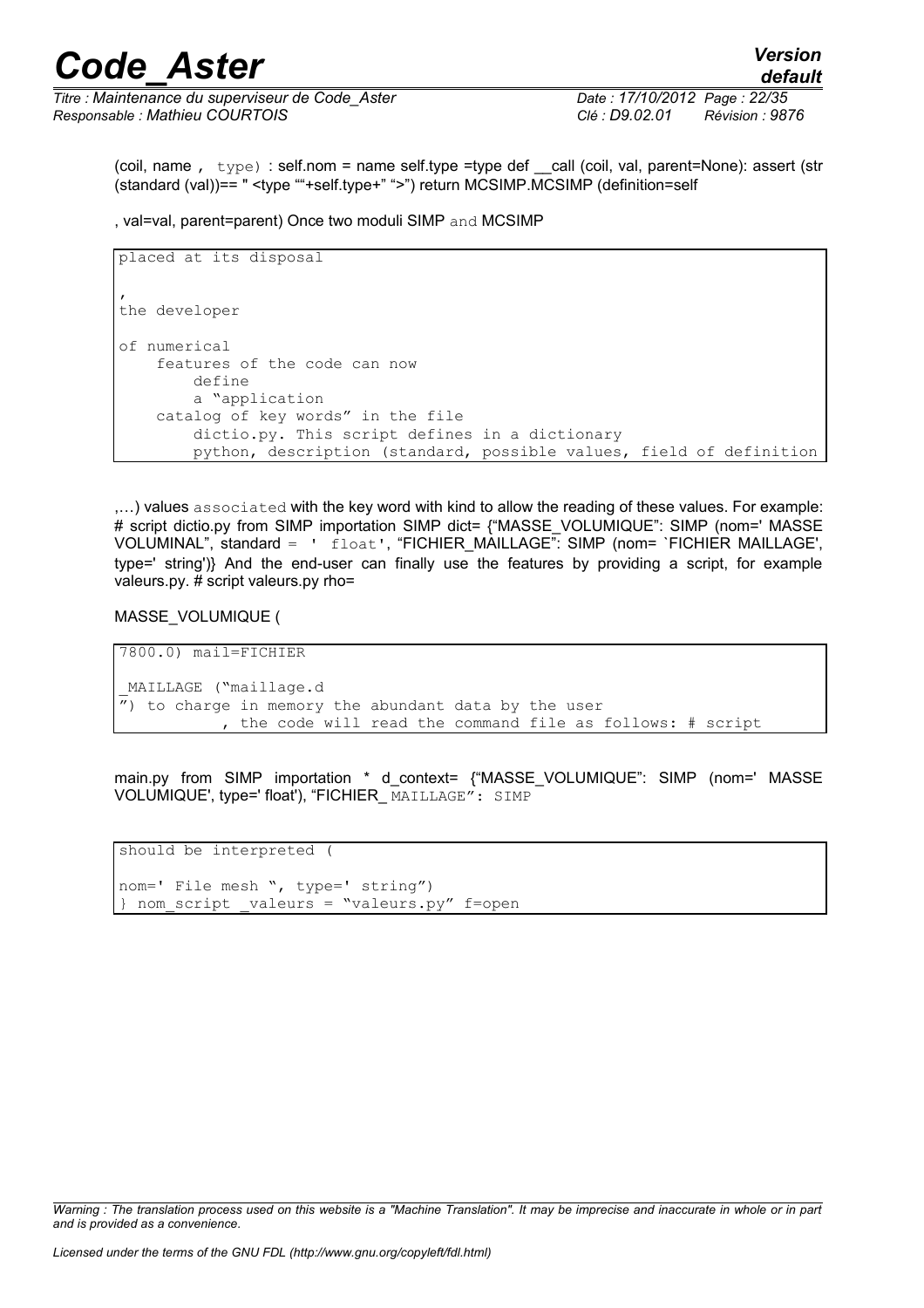*default*

(nom script valeurs, "R") string parametres = f.read () f.close () exec string parametres in d\_context, locals () print rho, rho.definition.nom,

```
rho.val to charge
in memory, 
the value associated with a simple key word, script python –
                text of the key word simple and value (S) associated (S)
provided by
the end-user - within the space of
names (the dictionary d_
context) of the key word. Example
2: 
a factory to build a command In practice
  the key words are not separately
```
but obligatorily defined inside a command. What complicates the process of construction of the key words in the memory. We now present an example  $-$  always simplified  $-$  intended to facilitate  $the$ comprehension of this process

## **4.2 . For that we will consider that a command set**

is a list of commands of type "procedure" and that each command is parameterized by key word simple and only by simple key words (not of conditional block, not of put-word factor). This simplification increases legibility while preserving all the categories of difficulties

of facing to charge the command set in memory. One thus starts by adding a factory of commands of the type PROC\_ETAPE. Addition of classes PROC and PROC\_ETAPE with the factory the class PROC\_ETAPE which models an ordering of standard "procedure", is very close to class MCSIMP. So much so that both could inherit a class common mother (it is the case in Accas besides). # script

PROC\_ETAPE.py print "\ tImport of "+\_name class PROC\_ETAPE : def \_\_init

*Warning : The translation process used on this website is a "Machine Translation". It may be imprecise and inaccurate in whole or in part and is provided as a convenience.*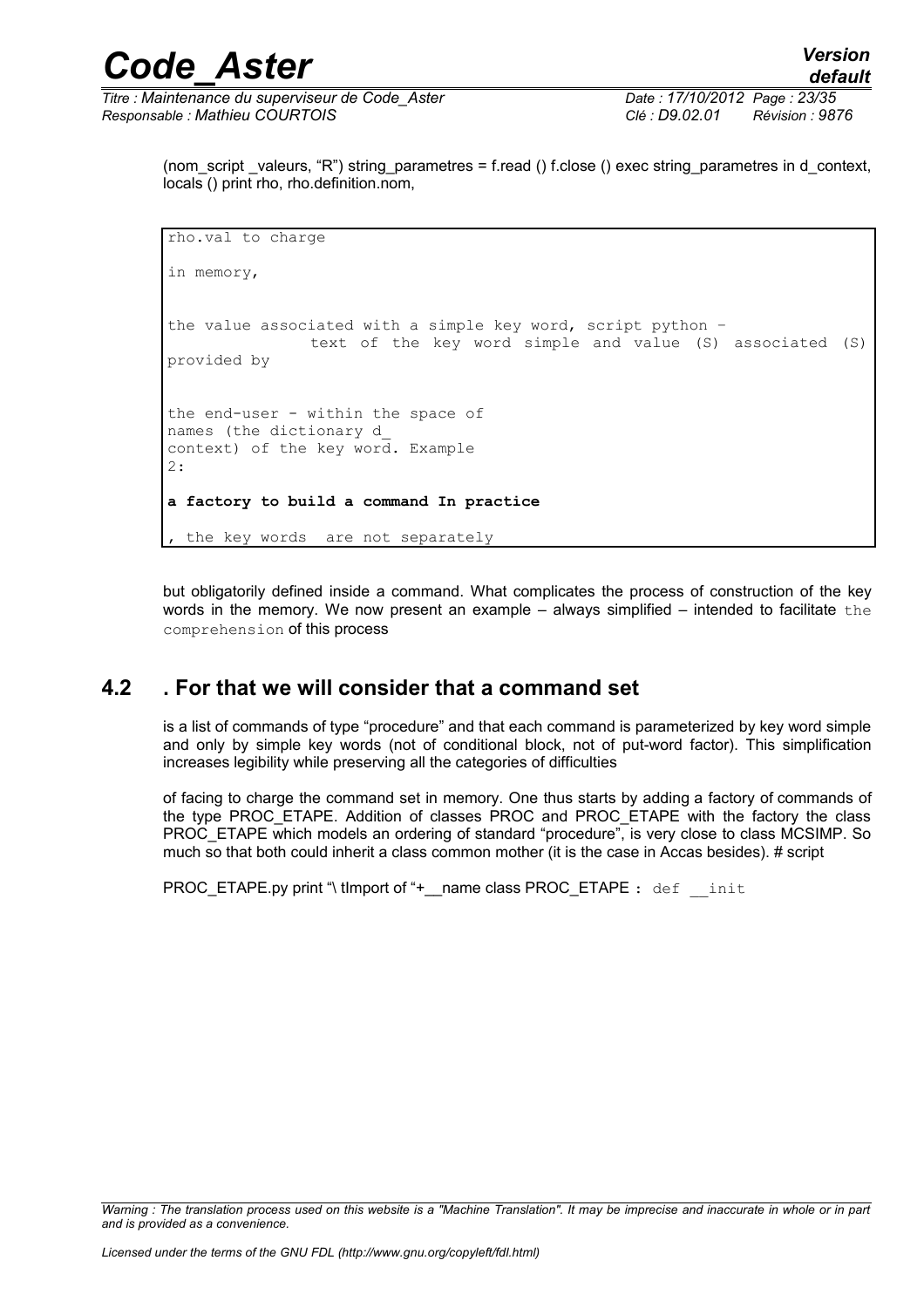*Titre : Maintenance du superviseur de Code\_Aster Date : 17/10/2012 Page : 24/35 Responsable : Mathieu COURTOIS Clé : D9.02.01 Révision : 9876*

### **4.2.1 \_\_(coil, definition , arguments = {}): print 2\*' \ t'+ " PROC**

\_ETAPE \_\_ init: creation of an object "+ \ coil. \_\_class. \_\_name print 3\*' \ t'+' PROC\_ETAPE  $\overline{\phantom{a}}$  init: definition.nom = ', definition.nom print 3\*' \ t'+' PROC\_ETAPE \_\_init: arguments=', arguments assert (definition. class. name ==' PROC') self.definition

```
= definition self.valor
= arguments return an object PROC_
STAGE is manufactured
    by an object of the type PROC. Its attribute self.definition
         is a reference on the object PROC which created it
         . # script PROC.py print
               " \ tImport of "+__name importation PROC_ETAPE from SIMP
importation * class
        PROC: def __init (coil, name, op, ** arguments
        ): print 1^* \ t'+ " PROC __ init: creation of
        an object "+ \setminus coil. class.
         name print 2*' \ you
         + ' PROC
```
 $\text{unit: norm} = '$ , name print  $2^* \setminus t'$ +' PROC \_\_init: arguments=', arguments self.nom = name # text of the command self.entites = arguments # dictionary of the manufacturers self.op

```
= op # number of
operator FORTRAN return def
 __call (coil
, ** arguments): # arguments
contains
     the definition of the values of MCSIMP (MASSE_VOLUMIQUE
        , # FICHIER MAILLAGE) print 1*' \setminus t'+' PROC call
           : arguments=', arguments print
        \overline{1*'} \ t'+' PROC call: self.entites=', self.entites
         # construction of the simple key words
         of the command and addition in # the dictionary
        of key words of the command PROC in the course of \# construction dict = {} for K, v in args.
                                    dict = \{\} for K, v in args.items():
    dict [K] = self.entites [K] (val=v
          , parent=self) print 1*' \ t'+' PROC call: dict=', dict return
PROC_
         ETAPE.PROC_ETAPE (coil
         , dict) During its creation carried out
         starting from the catalog, object PROC memorizes in
            the dictionary self.entites, the composition of the command in
simple
         key words; this information will be used in the second
         time –
         to build
         the simple key words of the command
              – when object PROC is called upon
         via its method __call. It is also
        the method _{\text{call}} which will initialize
```
*Warning : The translation process used on this website is a "Machine Translation". It may be imprecise and inaccurate in whole or in part and is provided as a convenience.*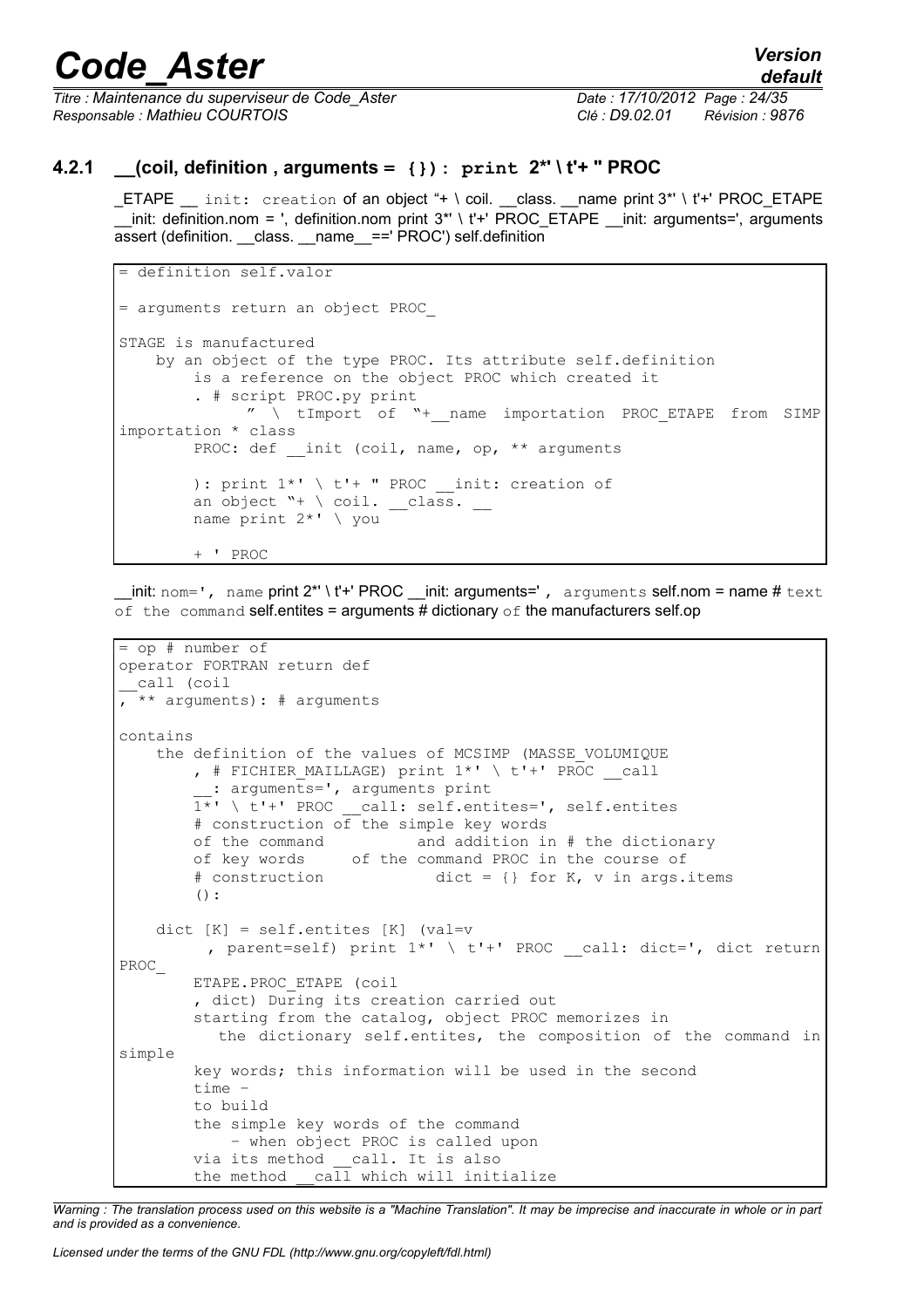*Titre : Maintenance du superviseur de Code\_Aster Date : 17/10/2012 Page : 25/35 Responsable : Mathieu COURTOIS Clé : D9.02.01 Révision : 9876*

the key word located inside the command with the values provided in the command file (modulus SIMP is exactly that presented in the first example). Notion of catalog of commands In the first example ( $[§4.1]$ ), the description of the key words was made in the dictionary (L "spaces names) d context. But

to facilitate the task of the developers of Code Aster, it is preferable to describe the commands and their contents via a script Python then to convert this script into a dictionary which will serve D" space names

### **4.2.2 for the loading of the commands.**

For our second example, 4.1 can be written thus; # script cata.py print  $1^* \setminus 1^+$  " Importation of "+\_\_name from SIMP importation \* from PROC importation \* AFFE\_MATERIAU=PROC (nom=' AFFE *\_MATERIAU',* op=10, MASSE\_VOLUMIQUE=SIMP (VOLUMINAL nom= " MASSE", type=' float'), FICHIER\_MAILLAGE=SIMP (nom= " File mesh", type=' string')) This catalog contains only one command: AFFE\_MATERIAU of which the use will start

the call to routine FORTRAN op0010. This routine will use two

```
parameters MASSE
 _VOLUMIQUE and FICHIER_MAILLAGE
the conversion of the catalog
into a dictionary
is done into important simply
                     the catalog
                     in a space of names. What does the following sequence
                      : d_context= {} string_cata= " from catastrophes importation *"
exec G-string
```
catastrophes in d context Notion of command file the command file is also a script Python, very simple intended to be interpreted within the space of names of the catalog of commands. For example:

# script commandes.py AFFE\_MATERIAU (MASSE\_VOLUMIQUE=7800.0, FICHIER\_MAILLAGE= " maillage.unv") In script commandes.py above, the end-user

```
requires
the execution of routine FORTRAN
op0010 with MASSE_VOLUMIQUE
```
### **4.2.3 =7800.0 and FICHIER\_MAILLAGE**

= " maillage.unv". He is interpreted by the following sequence: f\_commandes=open ("commandes.py", "R") string\_commandes = f\_commandes.read () f\_commandes.close () exec string

```
_commandes in d_context
```
At the end of which the command set (here reduced to only command

*Warning : The translation process used on this website is a "Machine Translation". It may be imprecise and inaccurate in whole or in part and is provided as a convenience.*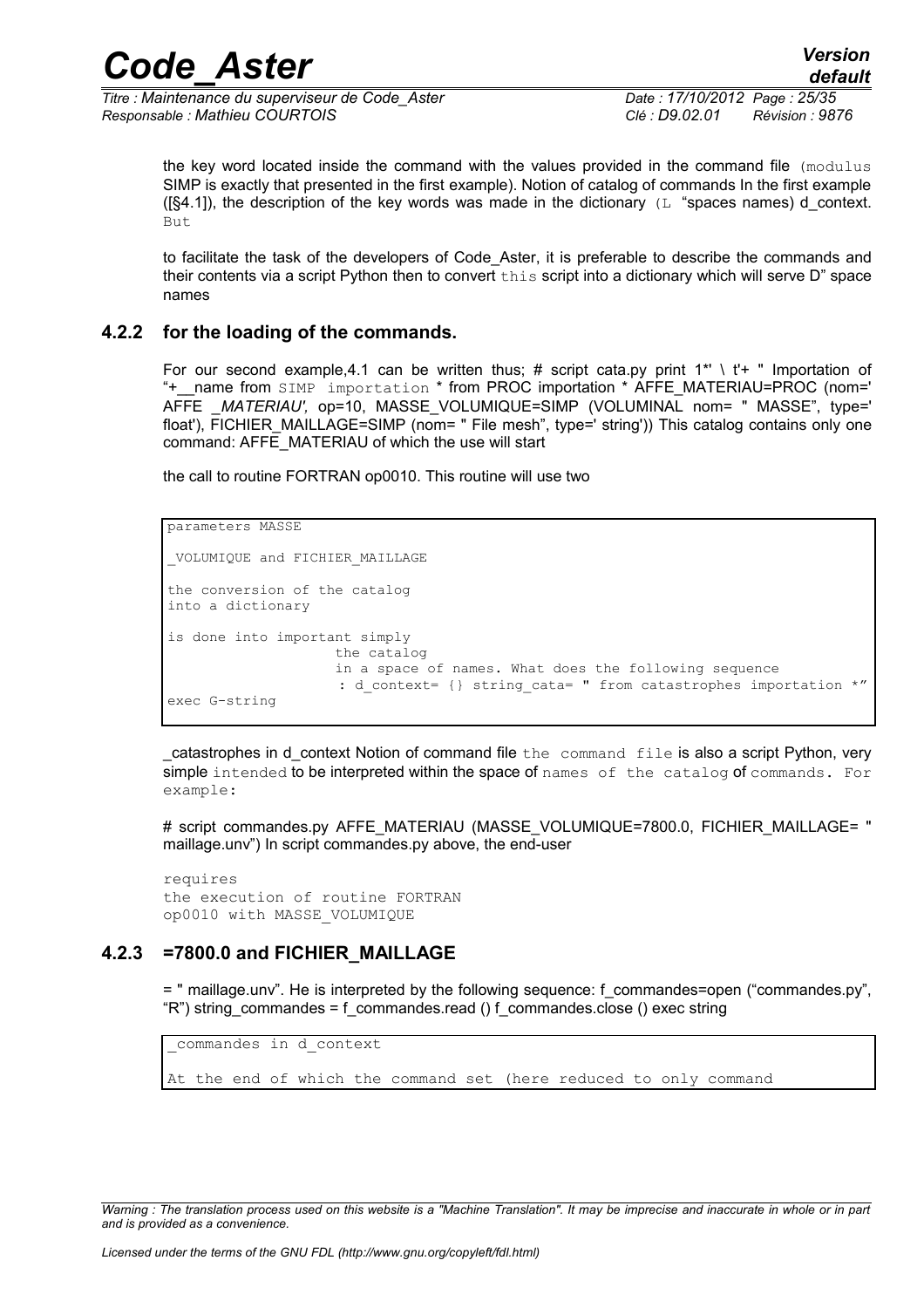*Titre : Maintenance du superviseur de Code\_Aster Date : 17/10/2012 Page : 26/35 Responsable : Mathieu COURTOIS Clé : D9.02.01 Révision : 9876*

AFFE\_MATERIAU ) is defined within the space of names d context. Use of the catalog and the command file script following Python carries out the loading of the catalog, the loading of the command file and the examination

of the command set in the memory. # script main.py importation traceback trace=traceback.extract \_stack () script file=trace [0] [0] prefixe=script

\_file+': "print prefixe+ " debut of ", script\_file d\_context=  $\{\}$  # 1. Loading of catalog # Creation - into important the catalog catastrophes

### **4.2.4 - of a space of name serving # for interpretation**

of the command set print 3\*" \ n'+prefixe+ " importation of the catalog" string cata= " from catastrophes importation \*" exec string\_cata in d\_context # 2. Loading of the text

```
of commands #
Reading of the command file
(the text of the commands
east stores in
one # chains caratères
) print 3*' \ n'+prefixe+ " reading of the text
of the commands
" f_commandes=open ("commandes.py
", \bar{N}R'') string commandes = f commandes.read () f commandes.close () # 3.
Creation
of the command set # Interpretation
of the text of the command in the d_contexte of
the catalog. Structure # command set
, produced, is stored
within the space of name d context print
3*' \ n'+prefixe+ \ "Conversion of the text of the commands (G-string) into
a command set
(d_context) "exec
string commandes in d context # 4. Path of the structure
command set in the d_contexte
print 3^*' \ n'+prefixe+ " Display of
the standard command set"
importation for K, v in d_context.items
(): standard yew (v) = = types. Instance Type and v. class. ___name = =
"PROC_ETAPE": # if
the attribute is a command, one examines his value # it be-A-to say its key
words
print 1^{**} \setminus t'+v.definition.nom+' \
t'+str (v. class) for kk, vv in v.valeur.items (): print 2^{**} \setminus t'+kk, ":
", vv, "\ you, vv.val print 2*'\ print prefixe+ " FIN NORM of", 
script file the file catalogue Catalog of a command the catalog
of a command contains description of the command
```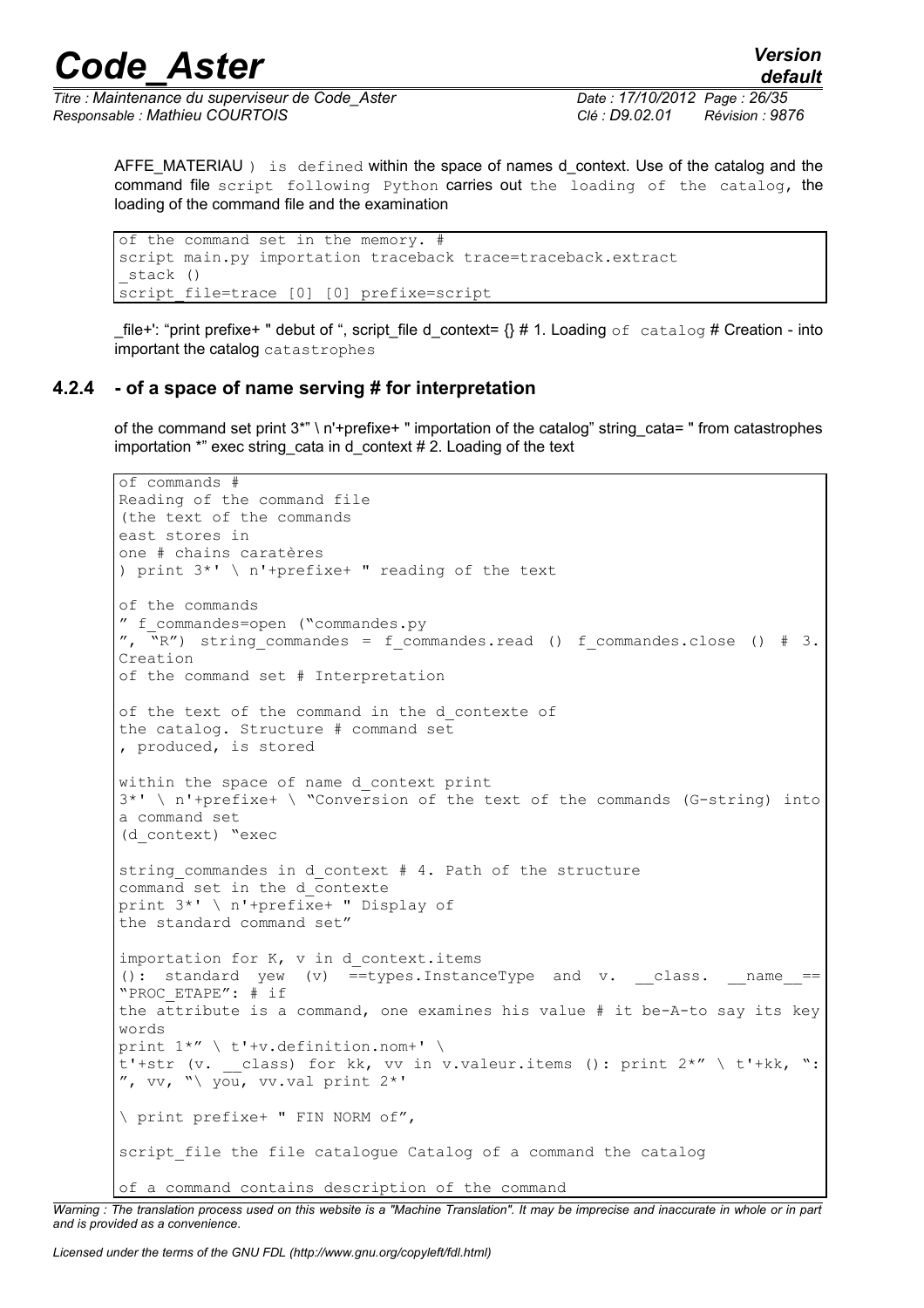*Titre : Maintenance du superviseur de Code\_Aster Date : 17/10/2012 Page : 27/35 Responsable : Mathieu COURTOIS Clé : D9.02.01 Révision : 9876*

| . Each                                                           |  |  |  |  |  |  |  |  |
|------------------------------------------------------------------|--|--|--|--|--|--|--|--|
| command is instance of                                           |  |  |  |  |  |  |  |  |
| the class OPER, PROC or MACRO Attribute Description name name of |  |  |  |  |  |  |  |  |
| the command                                                      |  |  |  |  |  |  |  |  |
| (character string without white space) op number                 |  |  |  |  |  |  |  |  |
| of operator FORTRAN:                                             |  |  |  |  |  |  |  |  |
| integer ranging between 1 and 199 sd prod standard of            |  |  |  |  |  |  |  |  |
| result                                                           |  |  |  |  |  |  |  |  |
| , for the commands of the type                                   |  |  |  |  |  |  |  |  |
| OPER requlates list of the rules of composition                  |  |  |  |  |  |  |  |  |
|                                                                  |  |  |  |  |  |  |  |  |
| of the command                                                   |  |  |  |  |  |  |  |  |
| Fr comment in French Doc. reference                              |  |  |  |  |  |  |  |  |

### **4.3 of documentation**

### **4.3.1 Aster reentrant repetable**

entities Composition of the command: arguments containing the description of the key words used for of the command providing values

| the key word                                                       |
|--------------------------------------------------------------------|
| Example ASSE MAILLAGE=OPER (nom=' ASSE MAILLAGE', op= 105, sd prod |
| , fr=' To assemble two meshes under only one nom', docu=' U4.23    |
| reentrant=', MAILLAGE =SIMP (statut=' o', typ=maillage             |
| $= 2$ , max $= 2$ ),); In this example, drawn from the true        |
| of commands of Code Aster                                          |
| : the described command is called MAILLAGE                         |
|                                                                    |

ASSE\_;

|          | it makes it to start operator FORTRAN op0105; it turns over a data of mesh type; this type is |
|----------|-----------------------------------------------------------------------------------------------|
| possible | defined in the beginning of catalog                                                           |

#### cata.py; L

```
"use of L" operator FORTRAN op0105 requires obligatorily
                   , the supply of 2 data of mesh type
                   general Structure of the file
         catalogues the file catalogues commands of Code_Aster
```
– the modulus \$TOP/Aster/Catastrophes/cata.py - contains following information

- 1) : importation of all information  $\circ$  f the Accas
- 2) modulus, in particular Accas.A\_ASSD.ASSD declaration of
- 3) the types deriving from the generic type Accas . A\_ASSD.ASSD, used to typify the values of the key words
- 4) or the values turned over by the commands ; for example types: integer, reality, complex, list, character string

*Warning : The translation process used on this website is a "Machine Translation". It may be imprecise and inaccurate in whole or in part and is provided as a convenience.*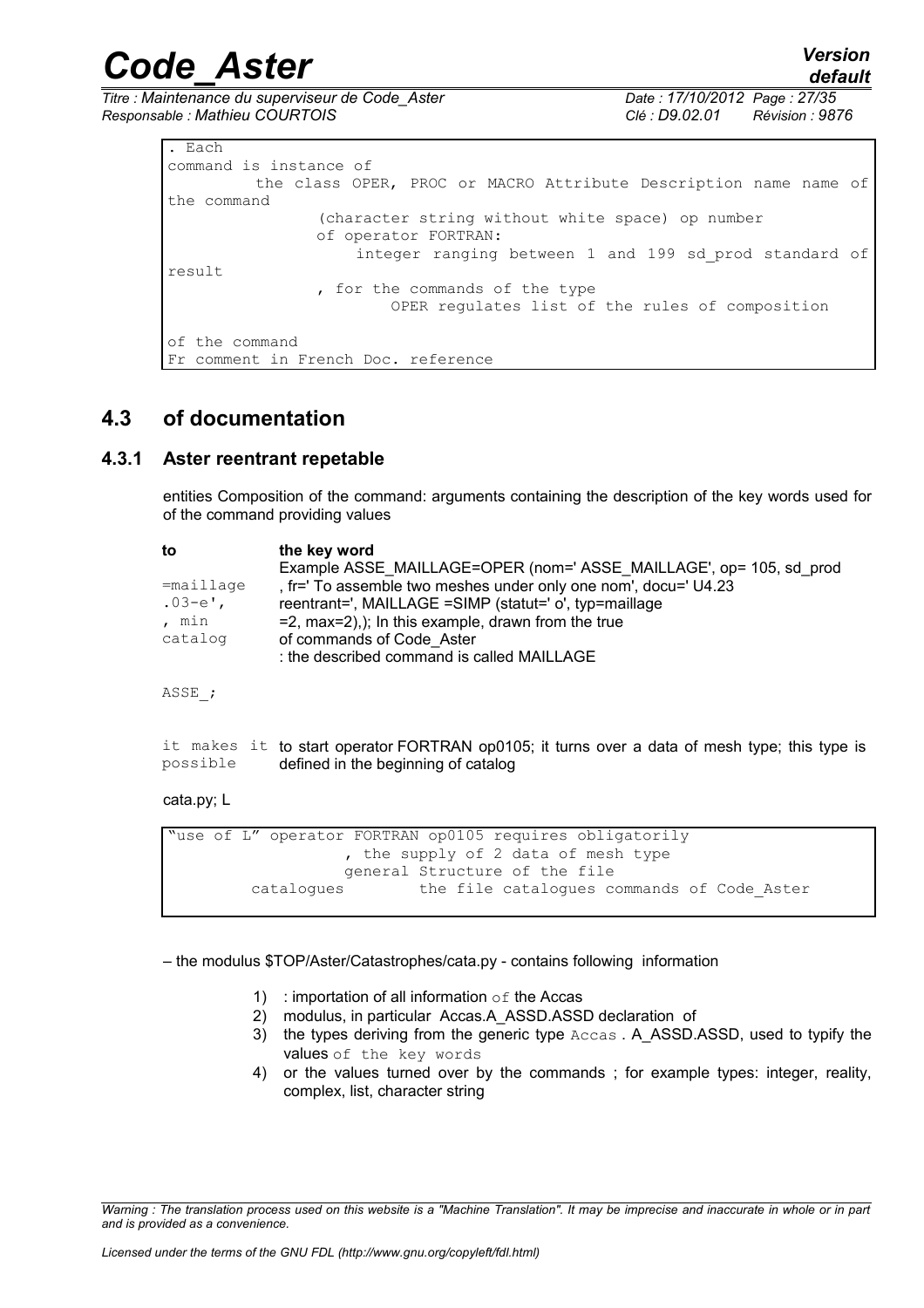*Titre : Maintenance du superviseur de Code\_Aster Date : 17/10/2012 Page : 28/35 Responsable : Mathieu COURTOIS Clé : D9.02.01 Révision : 9876*

### **4.3.2 ; the geometrical ones, No (node), groupno**

, my (mesh), groupma; mesh, *model, MATER* etc the list of the catalogs of the commands i.e. the description of

- 1) all the commands, with for each command Installation of the catalog in the memory
- 2) It is important to remember that a reference on the catalog running is stored in the modulus whose reference is stored in CONTEXT. Reference CONTEXT is itself

•definite within the space of names total

• builtin a reference on the catalog running is obtained by

•: CONTEXT.get current catastrophes

•*()*

1) the data structure in the package OBJECTget\_val Core (): type\_de\_baseget\_etape (): ETAPEMCSIMPget\_val (): type\_de\_baseJDCget

## **4.4 \_etape (): ETAPEMCFACTget\_val (): OBJECTMCBLOCget**

val (): OBJECTMCCOMPOget mocle (key): OBJECTETAPEget etape (): ETAPEPROC\_ETAPEMACRO\_ETAPEFORM\_ETAPELes following classes have as a role to store the command set in the memory and to restore the value of the key words to the request.

All the classes presented below take part in

the loading of the command set

*Warning : The translation process used on this website is a "Machine Translation". It may be imprecise and inaccurate in whole or in part and is provided as a convenience.*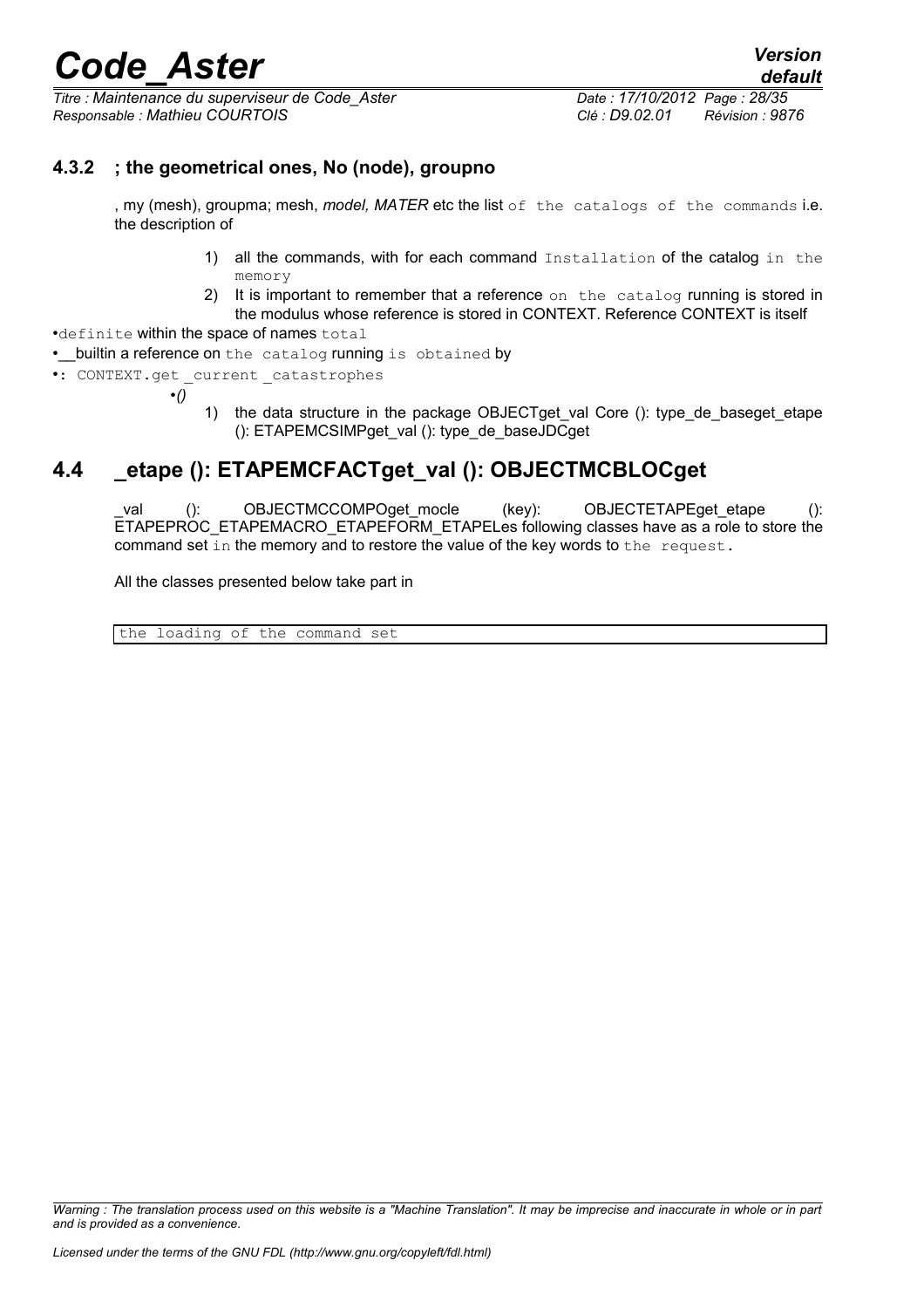*Titre : Maintenance du superviseur de Code\_Aster Date : 17/10/2012 Page : 29/35 Responsable : Mathieu COURTOIS Clé : D9.02.01 Révision : 9876*

### **4.4.1 in the memory. They inherit all**

 \_\_call (val, name, relative): MCFACT BLOCK \_\_call (val, name, relative): MCBLOC PROC \_\_call (\*\* arguments): PROC\_ETAPE OPER \_\_call (reuse, \*\* arguments)

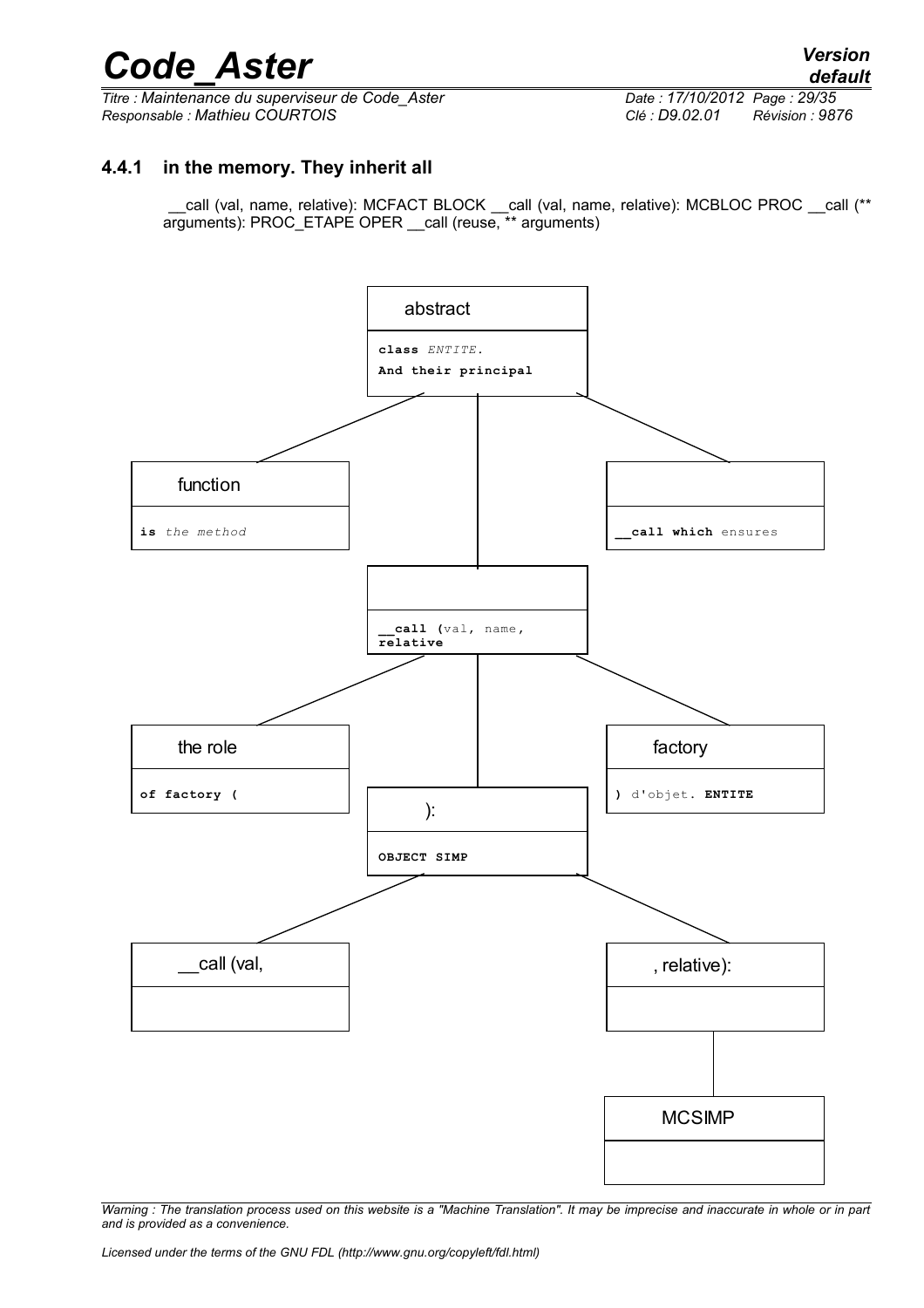*default*

*Titre : Maintenance du superviseur de Code\_Aster Date : 17/10/2012 Page : 30/35 Responsable : Mathieu COURTOIS Clé : D9.02.01 Révision : 9876*

: STAGE JDC\_CATA \_\_call (procedure, catastrophes, catastrophes\_ord\_dico, name, relative, \*\* arguments): JDC MACRO \_\_call (reuse, \*\* arguments): MACRO\_ETAPE FORMS \_\_call (reuse, \*\* arguments): FORM\_ STAGE the package Accas the Accas package is the principal package used by the supervisor of Code\_Aster and L

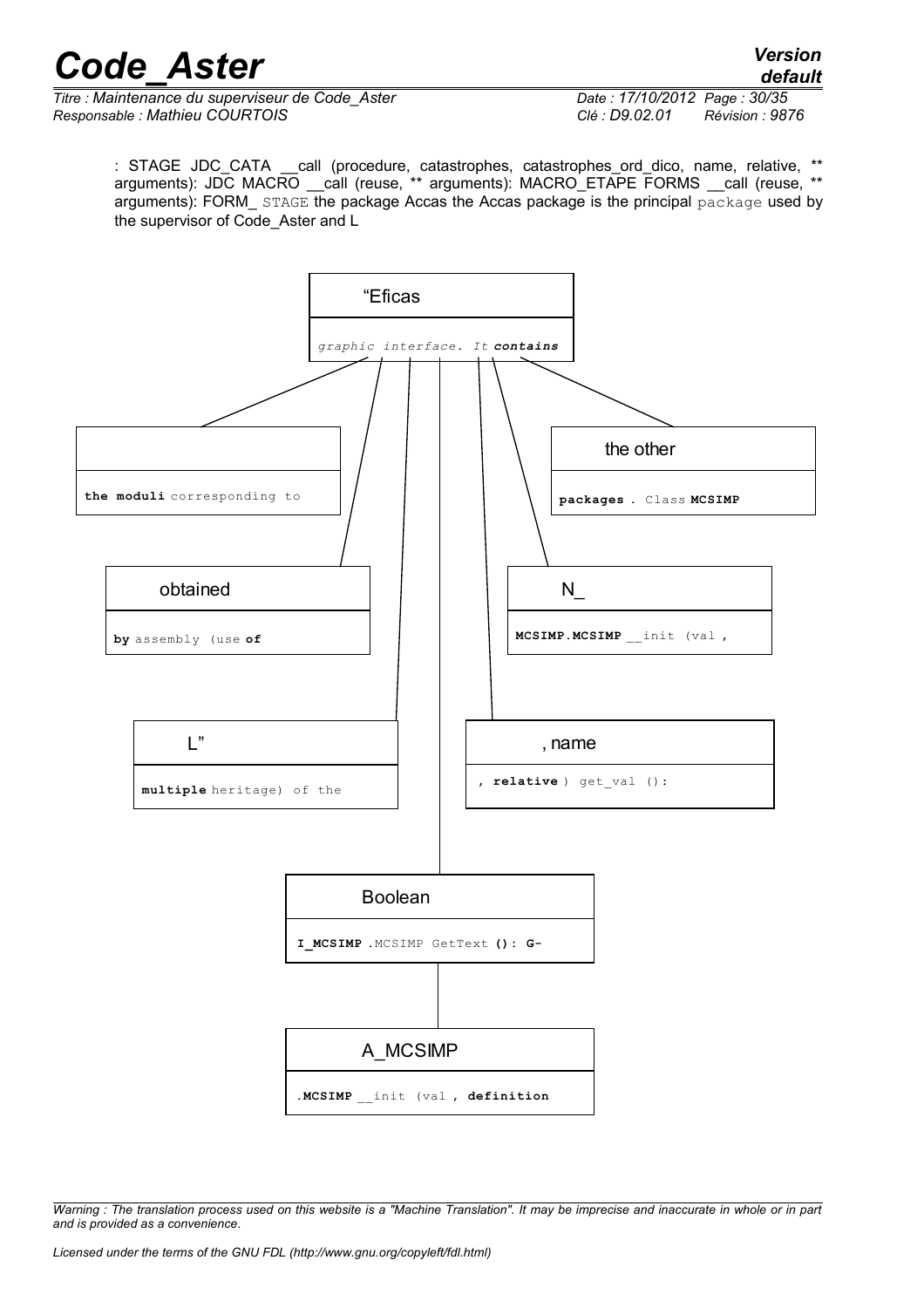*Titre : Maintenance du superviseur de Code\_Aster Date : 17/10/2012 Page : 31/35 Responsable : Mathieu COURTOIS Clé : D9.02.01 Révision : 9876*

### **4.4.2 , name, relative) V\_OBJECT**

.OBJECT I\_OBJECT.OBJECT N\_OBJECT.OBJECT the objects of class MCSIMP *are built* with the manufacturer of class A\_MCSIMP.MCSIMP. The diagram above represents the principal contribution of each package to the features of class MCSIMP the method

#### **get\_val ()**



package but it is important because it is used as a basis for classes MCFACT, MCBLOC. V\_OBJECT.OBJECT | OBJECT. OBJECT N\_OBJECT.OBJECT V\_MCCOMPO.MCCOMPO carryforward (): G-string I\_MCCOMPO. MCSIMP getlabeltext (): G-string N\_MCCOMPO .MCCOMPO build mc ( ): type de base the diagram above highlights behaviors justifying the existence of class MCCOMPO *. the method* build\_mc ()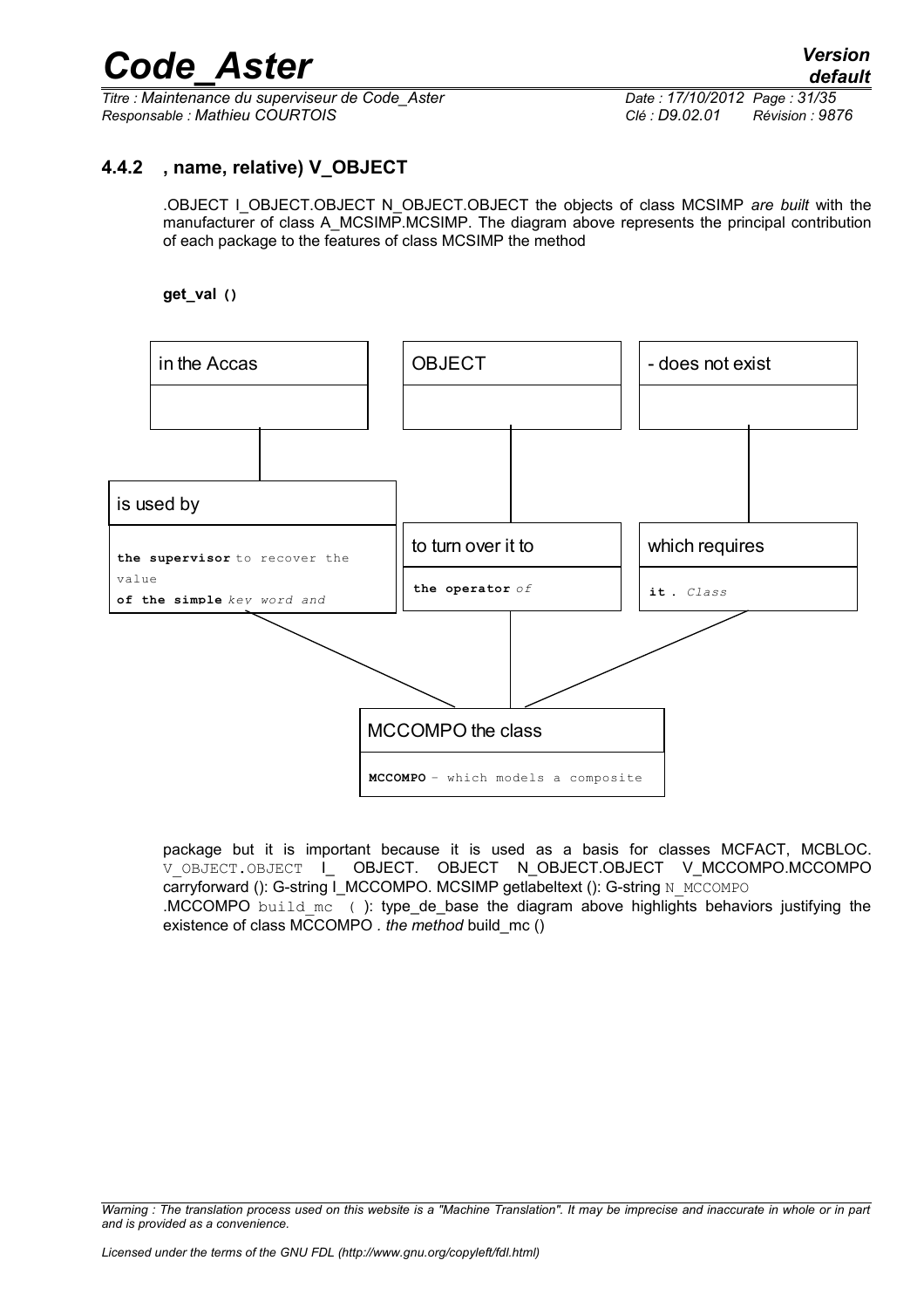*Titre : Maintenance du superviseur de Code\_Aster Date : 17/10/2012 Page : 32/35 Responsable : Mathieu COURTOIS Clé : D9.02.01 Révision : 9876*

#### **in the package Core**

: it builds the objects located inside the OBJECT; the method carryforward () which turns over the ratio of validation by applying the method isvalid () to all

| . The macro-commands    | the OBJECT located |  | in the MCCOMPO           |  |
|-------------------------|--------------------|--|--------------------------|--|
|                         |                    |  |                          |  |
|                         |                    |  |                          |  |
| Python                  | summary Python     |  | of the nature of         |  |
| can produce one or more | Description        |  | the macro-commands $: A$ |  |

results (called concepts) whereas the simple commands produce zero (ordering  $of$  type

- 1) PROC) or one result (ordering of type OPER); A macro-command has parameters like an ordinary command ;
- 2) they are simple keywords factors and key words; The principal product concept by macro is turned over by the macro one while

*Warning : The translation process used on this website is a "Machine Translation". It may be imprecise and inaccurate in whole or in part and is provided as a convenience.*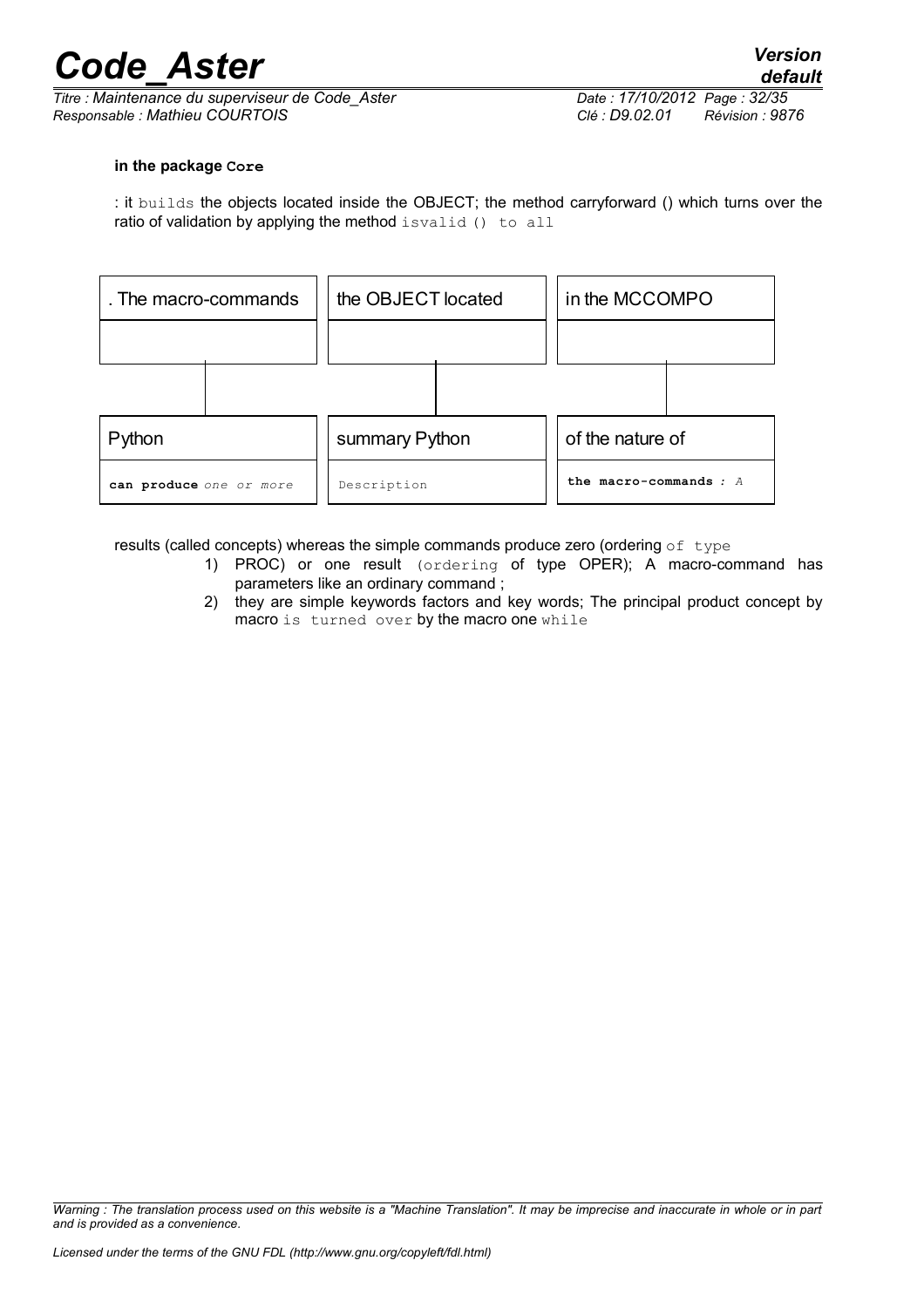*Titre : Maintenance du superviseur de Code\_Aster Date : 17/10/2012 Page : 33/35 Responsable : Mathieu COURTOIS Clé : D9.02.01 Révision : 9876*

## **5 the secondary product concepts**

<span id="page-32-0"></span>are arguments modified by the macro one;

- 1) The secondary product concepts must be typified: that is done via a function provided by the developer of macro via the argument sd\_prod
- 2) the macro one; The body of the macro-command is a function fascinating Python charges with it the processing which includes the call to other
- 3) commands (or even with other macro-commands). To define a macro-command, its developer must thus define: key words of the command;
- 4) the type of the product concepts; the body of the macro-command. Is some questions How of knowing which file catalog used by a computation? The situation is the following one: a computation was carried out with
- 5) Code\_Aster; several files of catalog of the commands are present in the environment; the user – or the developer – wants to know that which

is actually used. A solution can be as follows: to import the catalog

- 1) in the command file
- 2) , for example in ahlv100a.comm
- 3) ; to insert in the command file

## **6 the following**

### **6.1 sequence which: import the catalog, writes the reference of the catalog**

on the standard output,

- 1) stops the processing. importation catastrophes *, sys print*
- 2) "ahlv100a.comm: catastrophes=", catastrophes sys.exit (0) With this sequence, one obtains result following
- 3) style: catastrophes=<module "catastrophes" from "/home/salome/yessayan/Devel/Asterv7/bibpyt/Catastrophes/cata.pyc

"> D" where L" one deduces that the catalog

1) used can be in the file: Is /home/salome/yessayan/Devel/Asterv7/bibpyt/Cata/cata.py

2) How mode DEBUG managed? In Eficas •and the supervisor •- in fact, in any script Python - mode DEBUG •is managed via a definite

```
standard variable
within the space of names total
_builtin:
```
\_\_debug. In normal mode of interpretation (python main.py), \_\_debug

is put at 1 (in main.pyc) but in mode optimized (python - O main.py) debug

\_\_is put at 0 (in main.pyo) At any moment, in all the moduli, the variable

debug can be used to condition the processing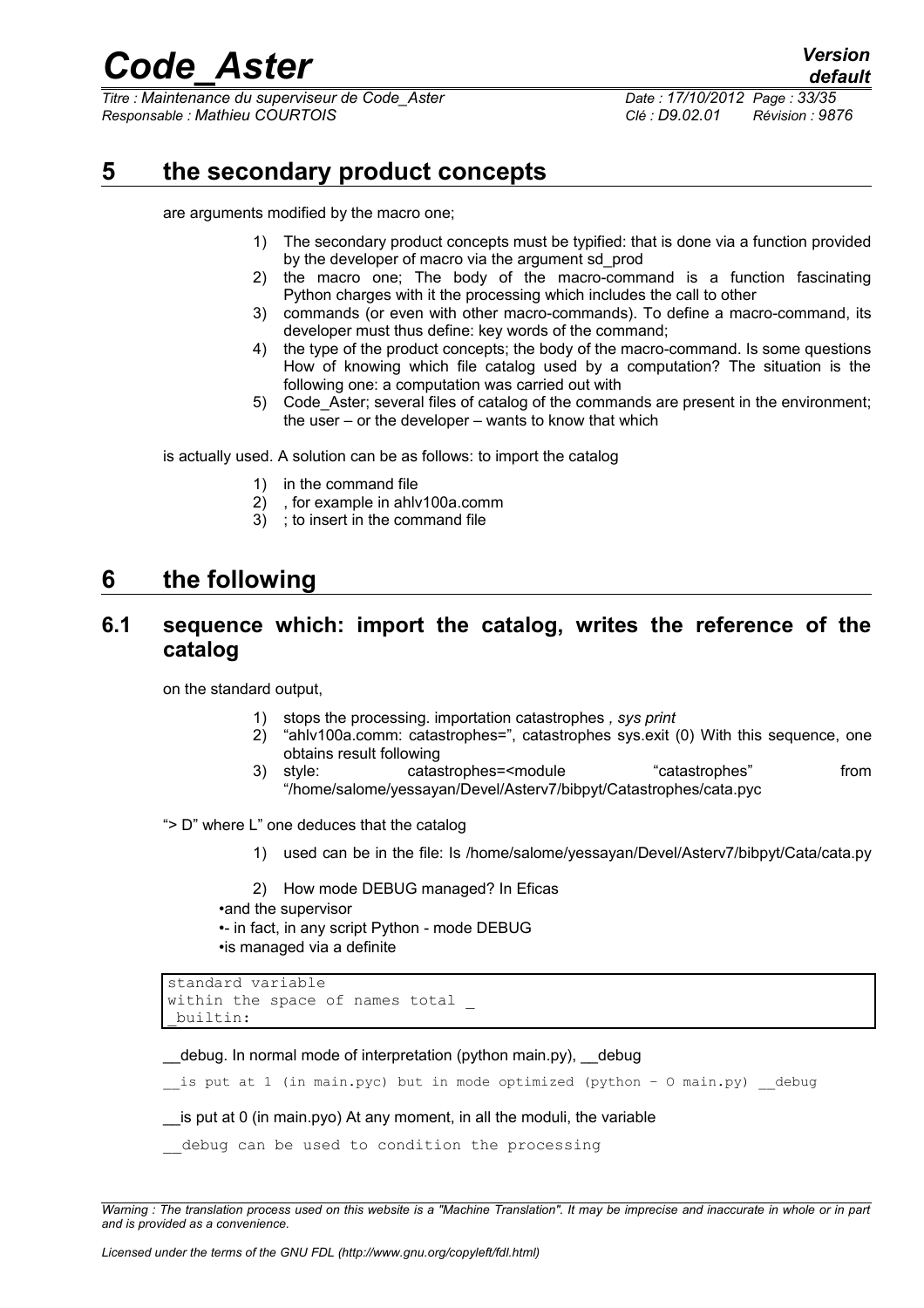*Titre : Maintenance du superviseur de Code\_Aster Date : 17/10/2012 Page : 34/35 Responsable : Mathieu COURTOIS Clé : D9.02.01 Révision : 9876*

## **6.2 . Where the catalog of command is**

it charged in the memory That it is in the supervisor or the Eficas graphic interface, JdC, the Python object containing the catalog is created in modulus catastrophes of the package Catastrophes. More exactly, JdC is created at the time when the modulus catastrophes is imported : the importation is carried out in the method imports class SUPERV modulates Execution / E\_SUPERV.

After the importation, the JdC object contains – in its attribute commands, of type lists - the definition of all

### **6.3 the commands available like that of all the key words**

associated with each command. Creation of the JdC object At the beginning  $\circ$ f script cata.py, JdC is declared by the instruction: JdC = JDC CATASTROPHES (code=' ASTER', execmodul=None, rules = (AU\_MOINS\_UN ("debut", "POURSUITE "), AU\_MOINS\_UN ("FIN"), A\_CLASSER (("debut", "POURSUITE"), "FIN"))) This instruction calls mainly on the method init class N JDC CATASTROPHES .JDC CATASTROPHES (package Core). In this method, the JdC object created is recorded in total space \_\_builtins, via the variable catastrophes in

### **6.3.1 modulus CONTEXT: \_\_builtins**

 $[$ "CONTEXT"]. catastrophes. A reference on the catalog running is always

available in L `total space of names builtins. Loading of the entities of the catalog in L "JdC object After creation the loading

 $S''$  always carries out at the time of the importation of the catalog in the method imports, by creating objects of types OPER: PROC: MACRO: Where the command set is carried out by the supervisor ? The command set J (object of the Accas.A JDC.JDC type) is carried out in the method Carries out class SUPERV

**in modulus E\_SUPERV of the package Execution. Two cases are possible: In mode PAR\_LOT= "YES" (in**

### **6.3.2 script the attribute j.par\_lot of the command set is positioned**

in "OUI"), the processing is carried out by the call j.exec\_compile (); In mode PAR\_LOT=' NON' (in script the attribute j.par\_lot

1) of the command set  $2)$ 

3) is positioned

## **6.4 with "NON"), the processing is carried out by the call**

ier= self.ParLotMixte (J). A what serves the key word F used in the command file ? Into the command file , factor key word is introduced by

*Warning : The translation process used on this website is a "Machine Translation". It may be imprecise and inaccurate in whole or in part and is provided as a convenience.*